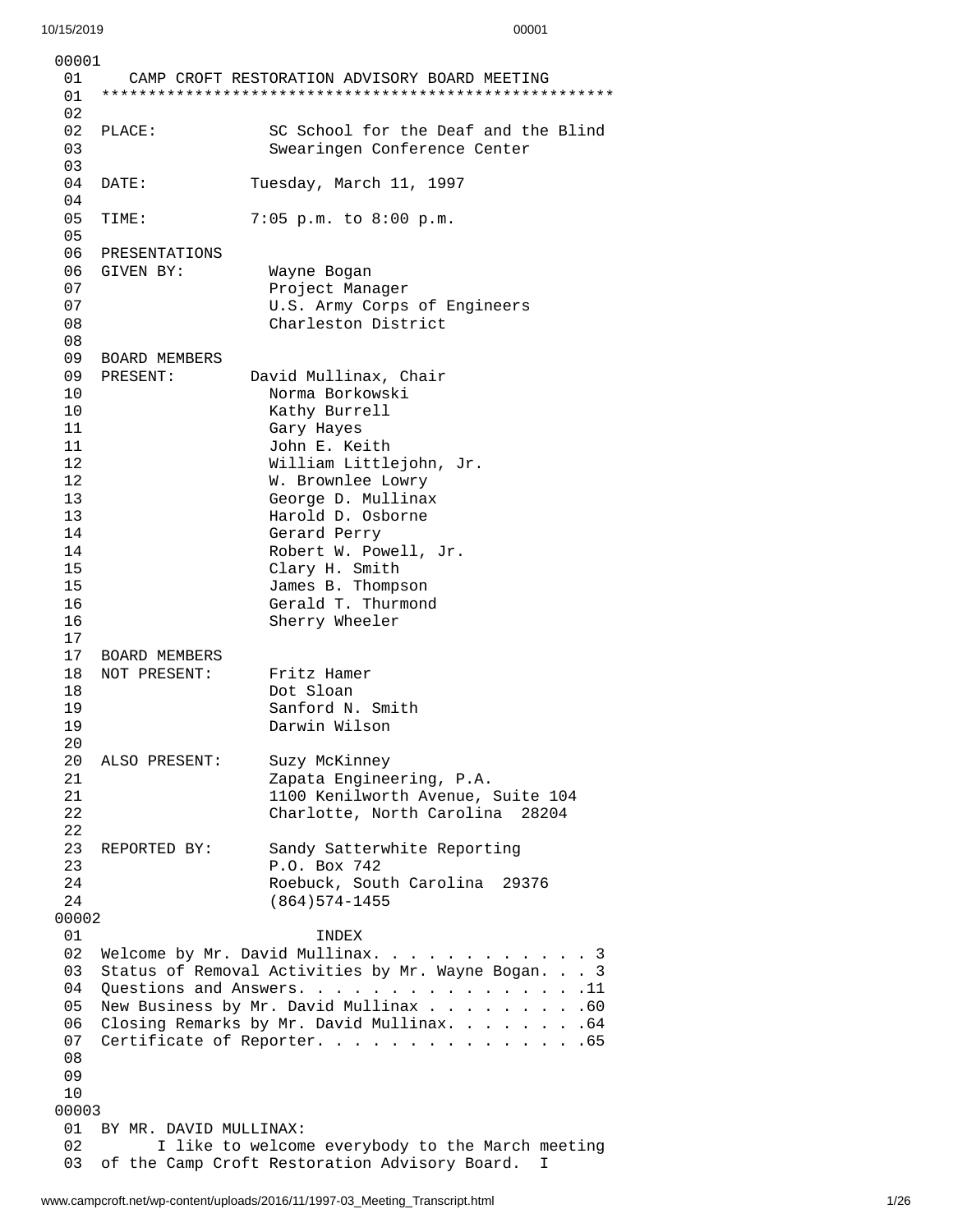04 remind everybody, again, we'd like you to hold your 05 questions until the end of the presentation, and at 06 that time the presenter will ask the questions from 0 7 the audience and the Board. 08 At this time we'll move on the agenda to Mr. 09 Wayne Bogan on the status of the removal activitie s. 10 BY MR. BOGAN: 11 Good evening. Thanks for coming back. The 12 first item on the agenda is the sampling on Mr. 13 Coleman's property. 14 We've actually done an additional sampling gri d 15 since we sent out the last status report. The first 1 6 sampling where we put in the only thing that we found 1 7 was the tea kettle, some barbwire and I think a power 18 blade, but afterwards, Mr. Coleman wasn't totally sure 1 9 that we put the grid in. 20 Now we put it where he wanted it, but he wasn't 21 totally sure that that was exactly where the potential 22 site was. We've actually gone back in this morning 23 put in another grid, sampled again, and they didn't 24 run into anything. The only thing they came close to 25 was a 16 inch water main or a pipe going through that 0 0 0 0 4 01 area. 02 So even we put in two grids 100 foot by 100 03 foot, they didn't find anything related to munitions, 04 chemicals, etcetera on his property. Mr. and Ms. 05 Coleman were quite pleased to find that out. 06 The second item is reimbursement for local 07 businesses. As we mentioned in the status report s , 08 what we've done is we've sent a letter up to our 09 headquarters, which then went up to the Department of 1 0 Army level requesting that if we have to shut down 11 somebody's business, that we have the authority to pay 1 2 them the operating expenses and also looking at a 1 3 potential profit that they might lose. The primary 1 4 example was when we're on Dr. Lowry's property, a lot 1 5 of the areas we needed to work in were right next to 1 6 his landfill. 17 Based on our safety distances, there's a 18 potential that we'd have to shut down his landfill. 19 It might be for a couple of days or it might be for 20 some six months, and it would be unfair for him to 21 come in and shut down his landfill and lose all tha t 2 2 money for his operating expenses, for his employees, 23 etcetera and losing that profit. 24 To this date we have not received any 25 information back as to whether or not the Department 0 0 0 0 5 01 of Defense is going to approve that authority for us 02 to be able to do that, so we're trying to work around 0 3 it at the moment. 04 The areas cleared. I'm going to start first 05 with Area 2, 00U2 with inside the State Park. To 0 6 date, they've found 55 mortars on the surface within 0 7 sampling grids. 08 We added some additional work in there on some 0 9 proposed horse trails for the State Park. Initially, 1 0 the plan called for us to clean up 5,000 feet of horse 11 trails that we thought was inside of the area. 12 Come to find out that only about 500 fee t o f 13 horse trails were actually within the area. The State 14 Park had some proposed horse trails they wanted to put 1 5 through there, so we've taken the additional footage 16 that we didn't use and applied that to the future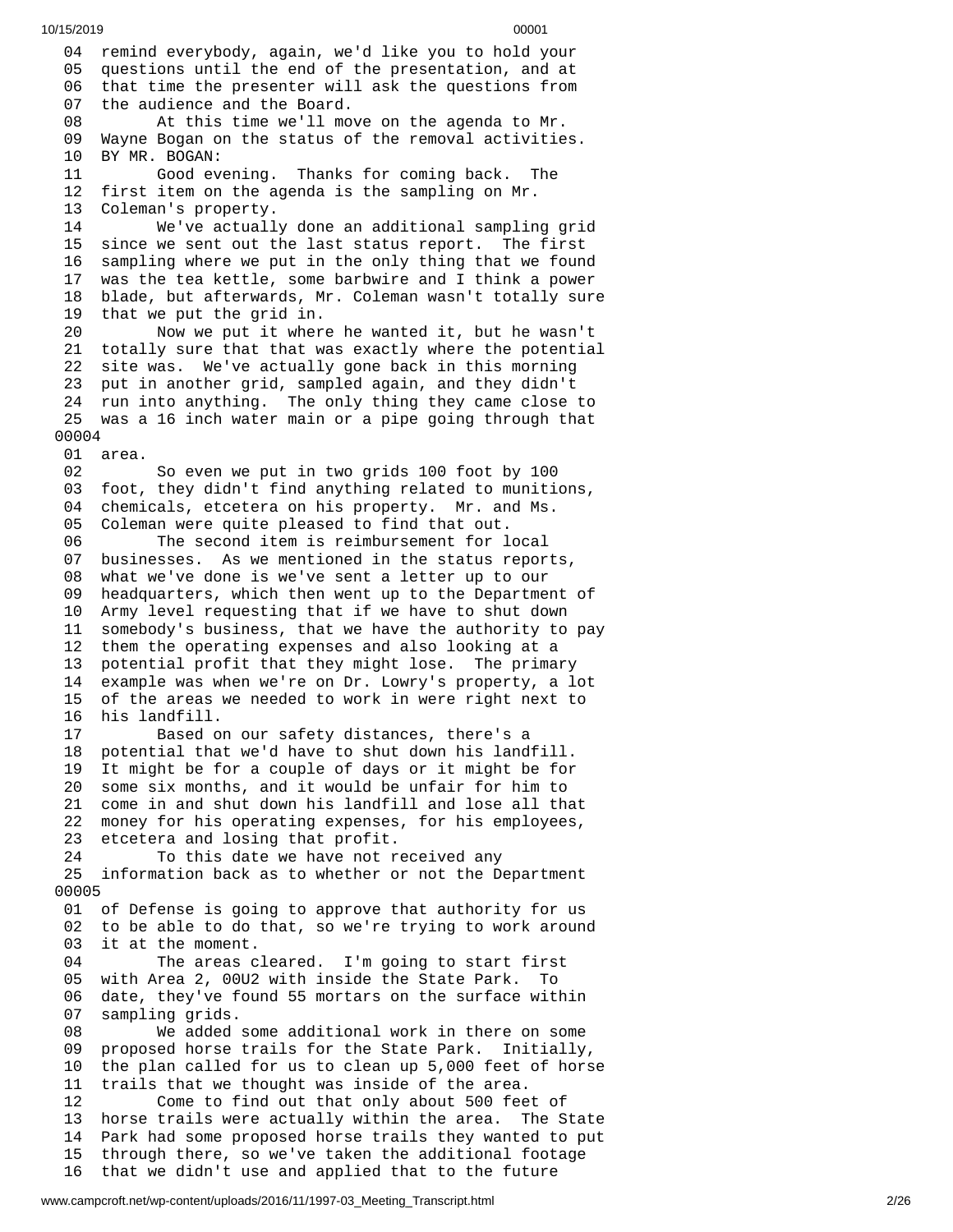1 7 horse trails, and they've gone through and started 18 cleaning those. So when the Park starts the trails, 1 9 then they won't have any problems. 20 Along the horse trails, which is a subsurface 21 clearance, they're going down to two -- down to two 22 feet, out to ten feet on either side. They have found 23 six 60 millimeter mortars and two 81 millimeter 2 4 mortars below the surface. 25 BY MR. POWELL: 00006 01 Live? 02 BY MR. BOGAN: 03 Yes, sir, everything is live, so they're getting 04 those and getting them out of the way; and, of course, 0 5 this is an area that we've already surface cleared, 0 6 and they found some mortars near that, not necessarily 0 7 on the trail. 08 Of cour s e , d u r i n g t h e s u r f a c e c l e a r a n c e , t h e y 0 9 don't do any digging, so they didn't know what was 1 0 underneath the trail. 11 The next one is Area 3, which we've just started 1 2 in Wedgewood. This is a follow-up to the sampling did 1 3 as part of the Engineering Evaluation. During the 1 4 sampling, they didn't find anything, but they found 1 5 two practice grenades and one portion of a rocket tail 1 6 f i n. 17 During the removal, which is under HFA's 18 contract, where they've been working in the State 1 9 Park, they found 15 practice grenades; and in the past 20 couple of days they've found five live grenades, which 21 was a surprise to us. 22 That will end up, and I will address this in a 2 3 minute, probably changing some of our policy of how 2 4 we're going to look at the Wedgewood area. 25 If all they were finding was practice grenades 0 0 0 0 7 01 during the sampling and on Ms. Pike's property, then 0 2 there wasn't a great need for us to come back in and 0 3 do a total removal for the whole area. 04 Now that we've found live grenades, we're 0 5 looking at coming in and talking with the property 0 6 owners and seeing about doing a clearance for all the 0 7 property on there just to make sure. All right. 08 All right. So we didn't expect it, and so i f w e 09 didn't expect it there, there's a chance, always, that 1 0 we might find it someplace else, so we're going to try 1 1 and address that. 12 On Area 6, O O U 6 , w h i c h i s p r i m a r i l y D r. L o w r y's 1 3 property and several other adjacent properties, we've 14 had Parsons Engineering doing the sampling on Dr. 15 Lowry's property. 16 A few of the landowners didn't give us right of 1 7 entry. Milliken did not give us right of entry. Not 1 8 to point out any of those, but just saying that some 1 9 of the others did not want to. 20 While they were there an d d o i n g t h e s a m p l i n g 21 grids, they found 14 105 millimeter illumination 2 2 canisters, canisters that had gone up and a flare came 2 3 out and the metal just fell to the ground. 24 But in one area, which is adjacent to the 25 proposed pond that Dr. Lowry's building, they found a 0 0 0 0 8 01 live 105 millimeter howitzer shell -- howitzer round. 02 Excuse me. 03 What we're trying to do in response to that is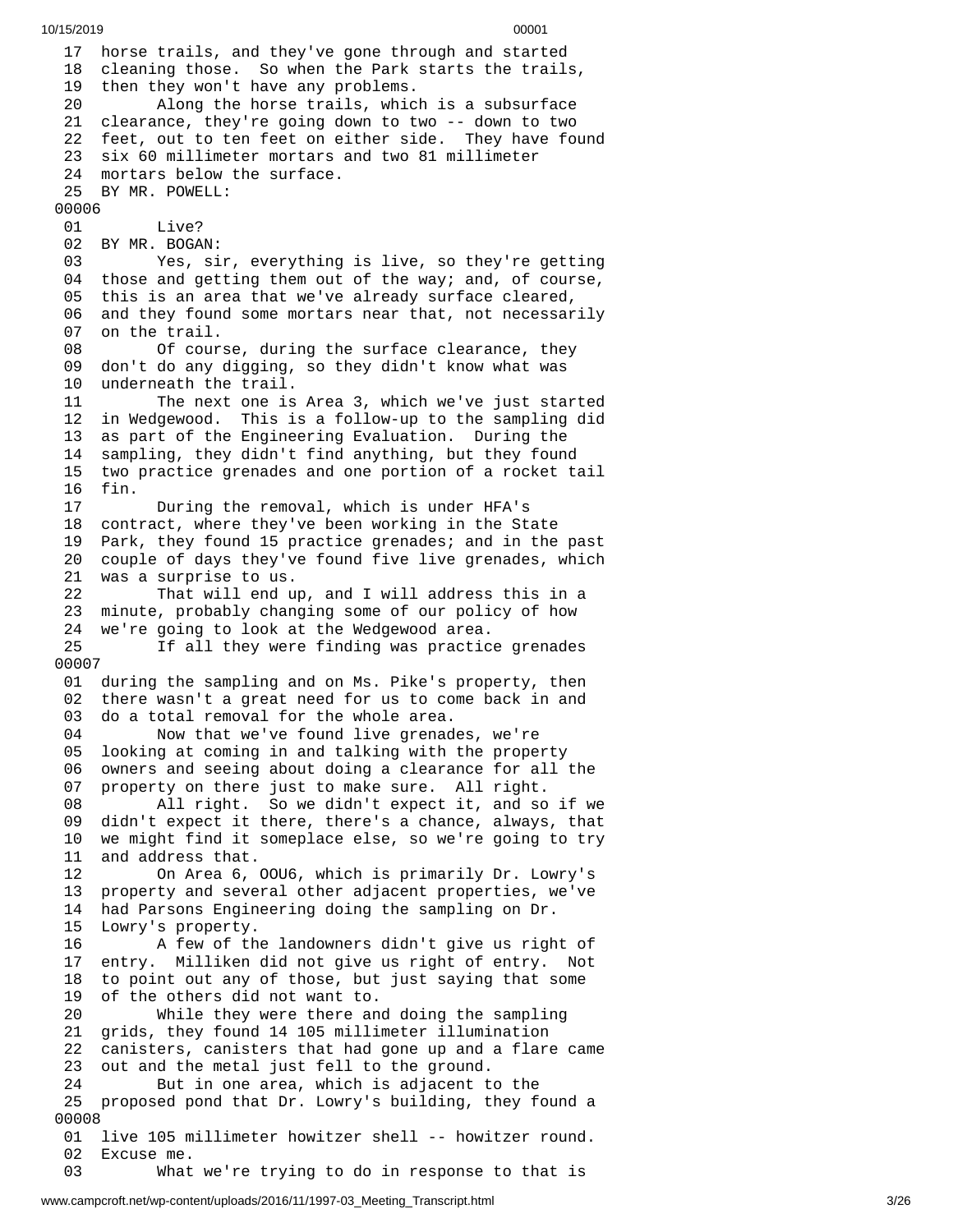04 Dr. Lowry has progress -- work in progress on the 05 pond, so we're going do what we call construction 06 support for his pond. 07 It took us a little work, but I finally got it 08 set up, and I don't have the contract awarded yet, but 0 9 we're going to watch -- we're going to come in and do 1 0 probably a four foot clearance on the fish pond area 1 1 and have somebody there standing by to do any 1 2 potential clearance afterwards as this construction 1 3 equipment comes in and does the work to build the 1 4 p o n d. 15 This is one of those where we've said that if 1 6 people are building or doing construction and run up 1 7 on to an ordnance siting, then we'll try to get 1 8 somebody in there to do the cleanup. We had a little 1 9 difficulty, initially, when I started talking to 2 0 people about this contract, but we turned it around 21 and got it set up so they're working on a contract now 22 to get FHA to extend the work they're doing at the 2 3 moment, and then we run over to Area 6 for the 2 4 property there. 25 I believe that's probably it. Now we'll cover, 00009 01 also, the current work efforts. Parsons Engineering 02 has already finished their sampling on Area 6. ESC, 03 which is the contractor doing the Engineering 04 Evaluation Cost Analysis, is looking to finish up 05 around the 20th of this month, and FHA, on their 06 current contract, is going to finish up around the 0 7 15th of this month clearing OOU3, Ms. Pike's property, 0 8 and Area 2 within the State Park. 09 Of course, they will extend o n i f w e s h o u l d h a v e 1 0 a contract set up, hopefully by tomorrow, for them to 1 1 go over to Dr. Lowry's property to the fish pond. 12 I'm still trying to work it -- work it out s o 13 that we can go ahead and do some work in Grid 87 on --1 4 in Area 6. Grid 87 was a previously sampled site. We 1 5 know we found contamination. There was no shrapnel, 1 6 but there were some other items. The problem we ran 1 7 into, and this is where we come into the potential 1 8 shutdown for Dr. Lowry's landfill, was that it's right 1 9 adjacent to the landfills and covers at least part of 20 the road going into the landfill. 21 It's going to be kind of difficult to do some 22 work there without impacting the landfill, which is 23 one of the reasons we're trying to reimbursements for 2 4 any of the money they lose for the landfill being shut 2 5 d o w n. 00010 01 Once the contractors finish up the work for --02 or -- since Parsons has moved out, ESC has finished 0 3 the sampling for the Engineering Evaluation, and 0 4 they've got their reports due around June and July, 0 5 we'll take those reports. I'll have to have a public 0 6 meeting for the Engineering Evaluation of what they 0 7 found, and I'll tell you just briefly what they found 0 8 during that, and then we'll come forward with the 0 9 areas where we have found ammunition and do the 1 0 cleanup on those additional areas. 11 When ESC has been out doing t h e s a m p l i n g o n t h e 1 2 various sites, and these are all the yellow dots and 1 3 red polygons on the Supplemental Archive Search Report 1 4 map, they have found 28 items so far. All those items 1 5 have been around Danger Area 1, Area A32, which is on

the edge of Dairy Ridge Road next to 295.

1 6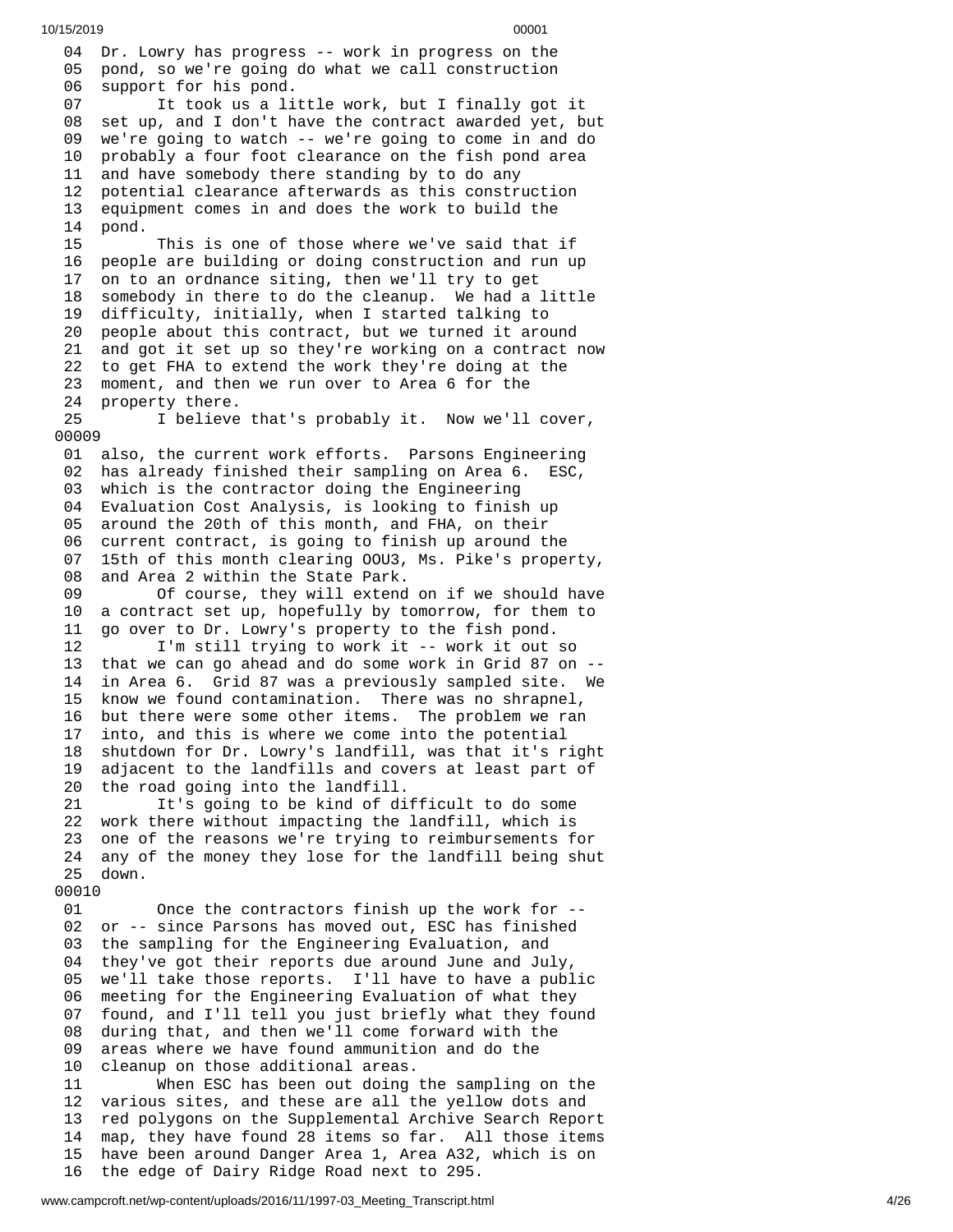10/15/2019 00001 1 7 There have been some other small items, 18 primarily just scrap, here and there that's been found 19 on other sites that we've sampled. The sites that 20 we're looking at at the moment are those on the very 21 south end of what was the former Camp Croft. 22 They've been finding things there, suc h a s s m a l l 23 arms, bullets here and there, clips or pieces of 24 clips, etcetera, but no -- no other live ordnance on 25 any of the other grids. 00011 01 If they don't find anything else on those 0 2 others, they'll come in with their recommendation and 03 report if there are any additional areas or sites in 0 4 Danger Area 1 where we need to come back and award 0 5 another contract to do the removal on those. 06 I think that covers all the current work and 07 briefly touches on the schedule. When the Engineering 08 Evaluation Report is completed, like I said, then 09 we'll award the next contractor any removal actions 10 they need to do. 11 BY MR. THOMPSON: 12 Wayne, how's t h e m o n e y h o l d i n g u p ? 13 BY MR. BOGAN: 14 I haven't had any problems so far. For example, 15 we're -- we're having to request additional monies to 16 do this construction support. We're still fairly in 17 an -- early into our fiscal year, so that there's 18 money that has been set aside for a project, and we 19 set aside somewhere around \$2 million, just to place 20 over in the budget for doing additional removal work 21 on Camp Croft, so we're digging into that now. 22 I haven't heard any problems to this point on 23 getting funding on the project. 24 Any other questions? 25 BY MR. GEORGE MULLINAX: 00012 01 Wayne. 02 BY MR. BOGAN: 03 Yes. 04 BY MR. GEORGE MULLINAX: 05 Was it you sampling down at where the Cedar 06 Springs is at on Carolina Country Club Road? 0 7 BY MR. BOGAN: 08 Oh, yes , t h a t's o n e I f o r g o t t o m e n t i o n. 09 BY MR. GEORGE MULLINAX:<br>10 0kay, because the 10 Okay, because they told me that's what w a s i n 11 there. 12 BY MR. B O G A N: 13 All rig h t. A b o u t t w o o r t h r e e w e e k s a g o - - 14 probably about three weeks ago now, I had a resident 1 5 approach me that lives near Cedar Springs Fire saying 1 6 that as a kid that she remembered finding ammunition 1 7 that they had dug up and her father had carried some 1 8 stuff off and collected a lot of information. 19 Based on that, I talked to the contractor and 20 got it set up so that we would place additional grids 21 on the three sites that she showed me. There's two --22 probably two sites with three landowners, so we had 23 the contractor go out look at those areas. 24 When they initially showed up to loo k a t t h e 25 areas, there was a group from the homeowners' 00013 01 association that said -- someone from the homeowners' 02 association showed up and said they didn't want us 03 there.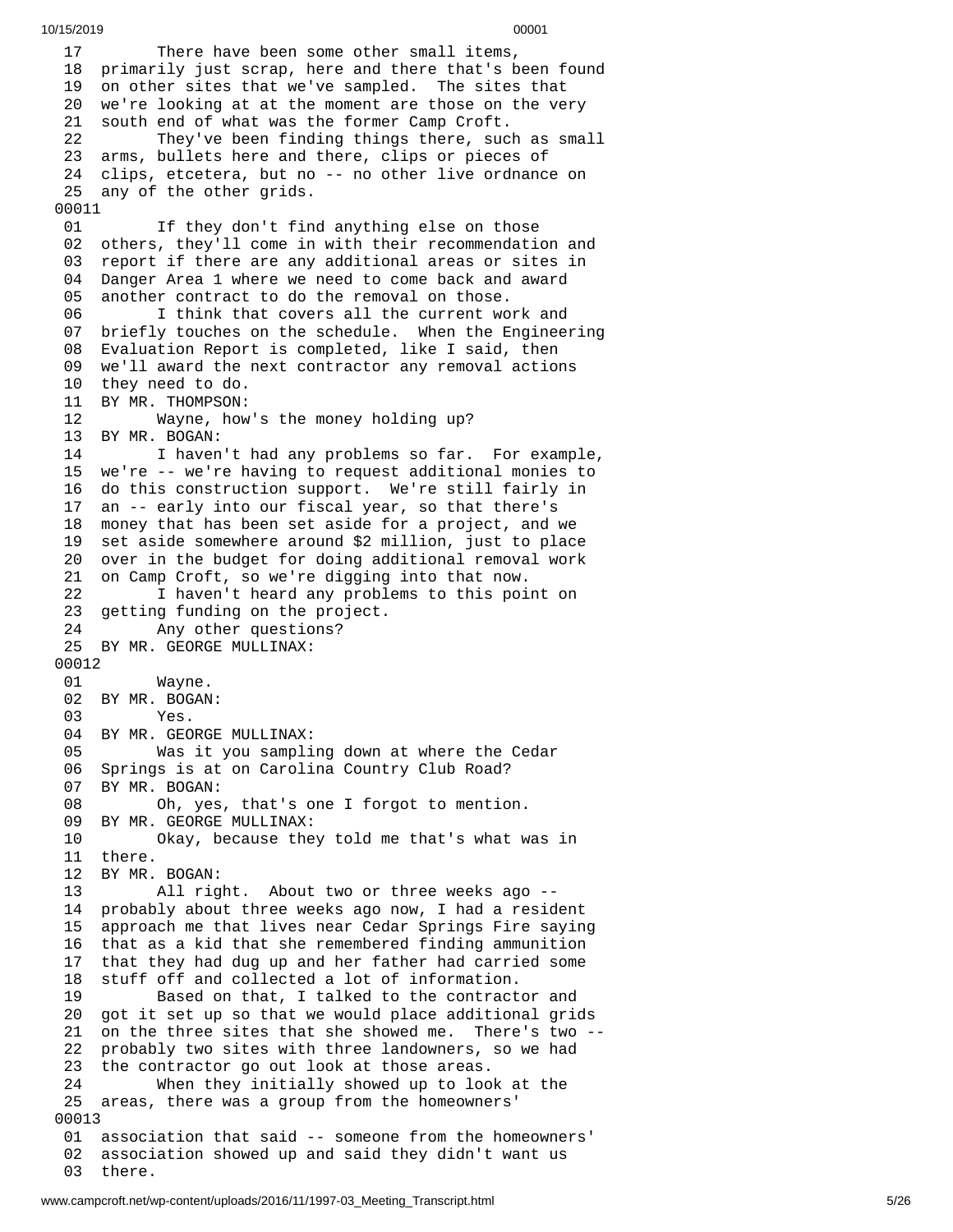0 4 The contractor left, called me immediately. I 05 was out of town doing some coordination. And after 06 they called, I came back and told them that, you know, 07 I checked with the landowners. "Do you still want us 08 to do the sampling?" 0 9 "Yes." 1 0 I called to check about the concerns for the 11 homeowners group. I got some information on that, but 12 I went ahead Monday and sampled. Monday and a little 13 bit yesterday -- that was Monday. A little bit today, 14 finished up all those grids, and on the properties 15 that they sampled, they didn't find any additional 16 information. 17 So what I've just been trying to do is new 18 information has been coming up, and I'm trying to 19 respond to that and get that added on to the work 20 before the contractor works in the next two or three 21 weeks. 22 I've got another resident who has called, and 23 I've got to give her a call tomorrow. She wants her 2 4 property checked also. 25 BY MR. GEORGE MULLINAX: 00014 01 Well, how about n o w , h a v e y o u h a d a n y b o d y i n t h e 02 old dump area, the Camp Croft dump, you know, around 03 the sewer pumping station back in there. I've seen 04 trucks. Now I don't know whose they are. 05 BY MR. BOGAN: 06 Is that down towards the current land, the 07 County landfill or ---08 BY MR. GEORGE MULLINAX: 09 No. 10 BY MR. BOGAN: 11 Which area? I ge t t h e - - t e l l m e w h i c h r o a d 1 2 i t's o f f o f ? 13 BY MR. LITTLEJOHN: 14 It's between Dairy Ridge and Croft's ---1 5 B Y M R. P O W E L L: 16 Do you k n o w w h e r e t h e p u m p i n g s t a t i o n i s ? 17 BY MR. BOGAN: 18 No, sir. 19 BY MR. POWELL: 20 Well, it's r i g h t n e x t t o t h e s e w a g e d i s t r i c t. 21 BY MR. GEORGE MULLINAX: 22 Well, you know where you were just talking ab o u t 2 3 t h e s a m p l i n g ? 24 BY MR. BOGAN: 25 Right. 00015 01 BY MR. SMITH: 02 You go down Dairy Ridge. When you go to the 03 hill, you've got to ---04 BY MR. OSBORNE: 05 That way and you'll face that area down there 06 where you guys are speeding in and out with their 07 vehicles. 08 BY MR. BOGAN: 09 They're using the sewer line as an access, 10 because they're trying to take the gators off of and 11 not have them on the road for safety reasons. And the 1 2 sewer being -- the sewer area being a public property, 1 3 they can go down through there to get back to some of 1 4 the others. 15 I know that I had a gentleman show up yesterday. 16 He told me that he knew of some information where some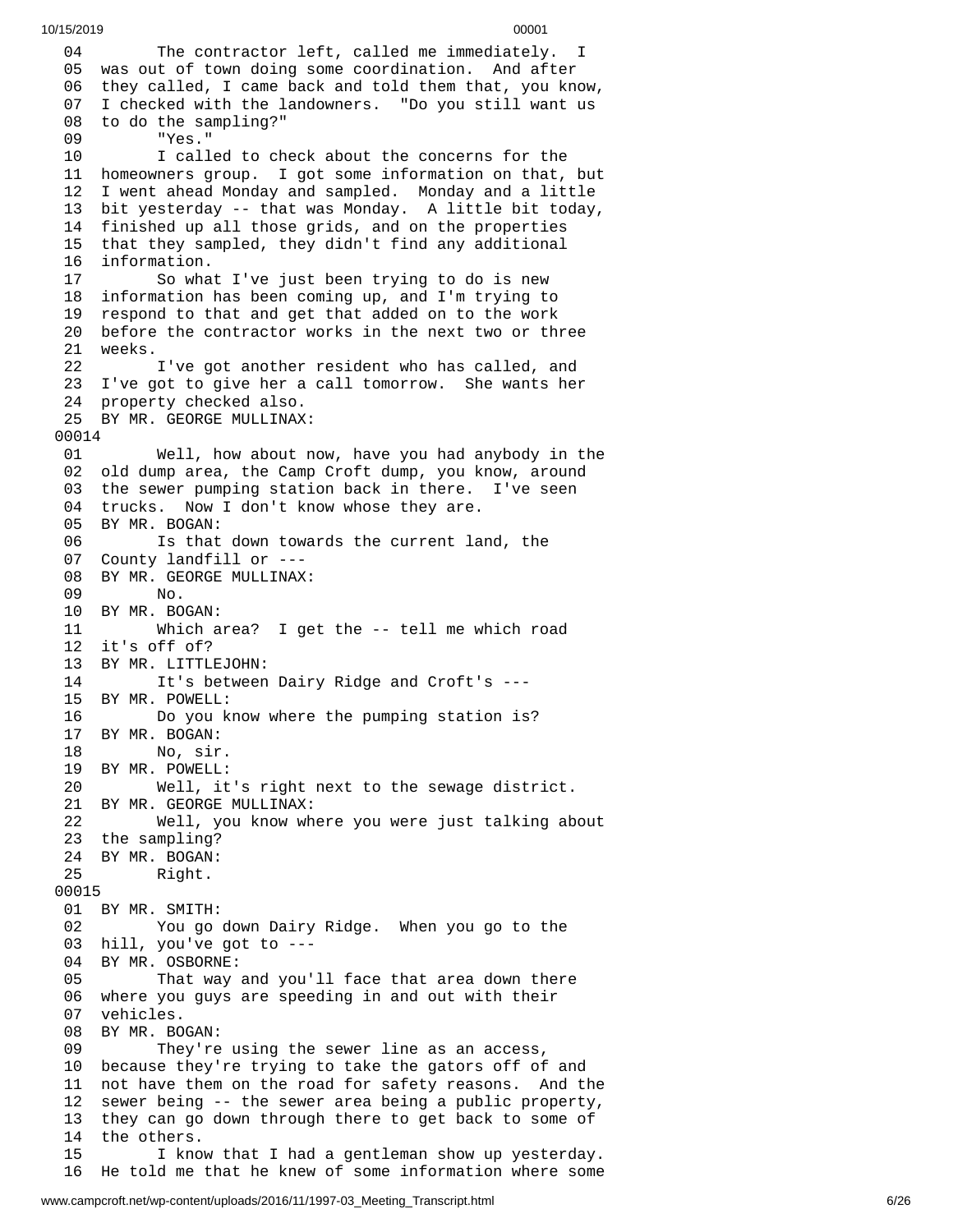7 various items were found, so I went out walking 18 yesterday with a couple of contractors and walked 19 through an area to see if we found stuff that he said. We didn't see anything. Unless it's on one of the areas already identified by the Supplemental Archive Search Report or a few sites that I've had somebody come up and we've added on, it should be just on those sites. BY MR. GEORGE MULLINAX: Well, I thought it was in your plans, though, to check the dump area there where they dumped all their stuff at Camp Croft? BY MR. BOGAN: If it was on the list, the Supplemental, then they've gone ahead and looked at it. Yes, sir. I don't know specifically what the number is for the site. BY MR. GEORGE MULLINAX: Okay. Another question. Have you found any buried ammunition? You know, people said they know where something is buried. Have your people found anything? BY MR. BOGAN: No, sir, not of any extent. BY MR. GEORGE MULLINAX: Right. BY MR. BOGAN: I mean, a few rounds here and there. BY MR. GEORGE MULLINAX: Yeah, I meant these are the boxes and everything. BY MR. BOGAN: No, sir. BY MR. GEORGE MULLINAX: Okay. How about radioactive material? BY MR. BOGAN: No, sir. 04 BY MR. GEORGE MULLINAX:<br>05 I hear people sti I hear people still looking for that. They say that they brought it from Oak Ridge and buried it here at Camp Croft. People is trying to find it, you know. 08 BY MR. BOGAN:<br>09 Right. Right. BY MR. GEORGE MULLINAX: And say it's here. BY MR. BOGAN: 13 I had a gentleman stopped by yesterday who mentioned that stuff before, and he told me where he thought some of that was located, but when it comes to radioactive materials: One, I don't have anything other than a rumor that somebody has said, and they apparently don't have any proof; and two, the contractor that we've got now can only look for ordnance. They won't do any hazardous waste type searching. So if there's a site related to chemical wastes or radioactive wastes, etcetera, and somebody has some indication of where it is, then I look at that and follow on hazardous waste type project. BY MR. HAYES: Is this -- is this all part of the second EE/CA -- I mean, over the first EE/CA? The first EE/CA or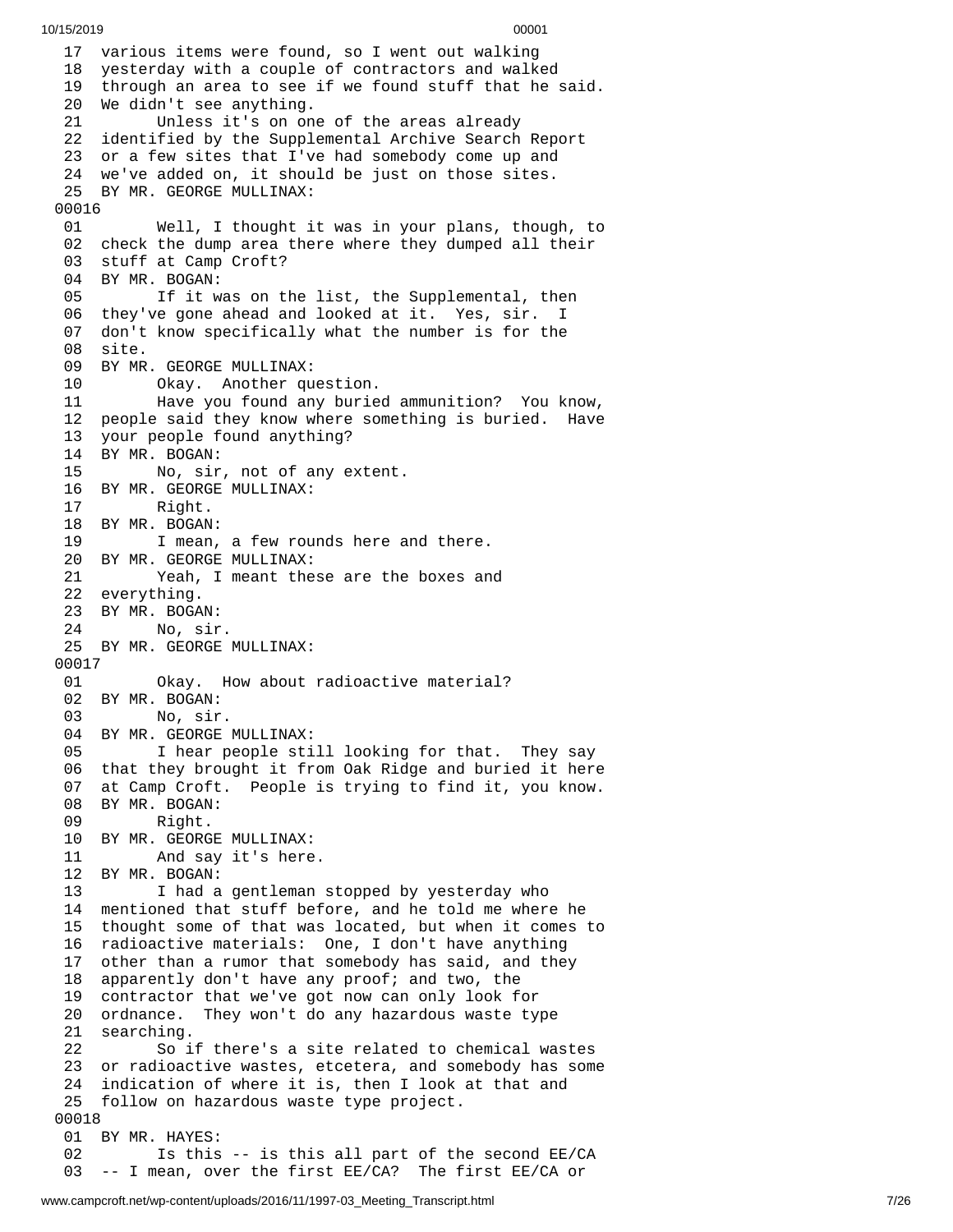04 the second EE/CA? 05 BY MR. BOGAN: 06 Phase I I o f t h e f i r s t E E / C A. W h a t i t i s i s t h e 07 first EE/CA report came in and the first sampling done 08 on the EE/CA was based on the initial Archive Search 0 9 Report. During that, that's when we started finding 1 0 lots more information. 11 We found the rounds on Dr. Lowry's property and 12 then Mr. Ramantanin's property and some of the others 1 3 popped up with information. That's when we did a 14 Supplemental Archive Search Report, which was the map 15 with all the red polygons and yellow dots where people 16 told us things were located, so we what we call Phase 17 II of the EE/CA, Engineering Evaluation, and that's 18 the sampling that we're finishing up now. 19 BY MR. HAYES: 20 Now on the Coleman property, you said you did 21 one grid and then you did another grid? 22 BY MR. BOGAN: 23 Right. 24 BY MR. HAYES:<br>25 You did 25 You did two grids. What size were those grids? 00019 01 BY MR. BOGAN: 02 100 foo t b y 1 0 0 f o o t. T h e y w e r e b o t h a d j a c e n t 03 to each other. 04 Mr. Coleman, when he was placing the first grid, 05 came back a little bit later on and said, "Well, 06 maybe," kind of remembered that it was about 30 feet 07 more to the left of that grid, so we had to notify and 08 let the contractors -- and our contracting officer, he 09 had to contract to do that additional grid on the 10 property. 11 BY MR. MCBAIN: 12 How deep did you search on that Coleman 1 3 property, Wayne, do you know? 14 BY MR. BOGAN: 15 They set the magnetometers at a calibration of 16 four feet. 17 BY MR. MCBAIN: 18 Four fee t ? 19 BY MR. BOGAN: 20 Yes, si r. 21 BY MR. MCBAIN: 22 Okay. 23 BY MR. BOGAN:<br>24 And und 24 And under s t a n d t h a t t h e c a l i b r a t i o n i s s e t u p 25 for -- I believe they had it for a 75 millimeter 0 0 0 2 0 01 mortar at four feet. If, however, there was a large 02 cash of, say, ammunition or something even larger, 0 3 then they would pick something up at a deeper depth. 04 It doesn't mean that it will only go down -- it's just 05 that it makes it easier to identify. 06 BY MR. MCBAIN: 07 Where exactly do you run your g r i d s d o w n t h e r e , 08 if you don't mind me asking? From the tree in the 09 corner -- the cedar tree in the corner up to the oak 10 trees, how far up through there did you go? 1 1 B Y M R. B O G A N: 12 The first grid went to -- from the far oak tree 13 -- do you know where that one is? 1 4 BY MR. MCBAIN: 15 Uh-huh (affirmative response). 16 BY MR. BOGAN: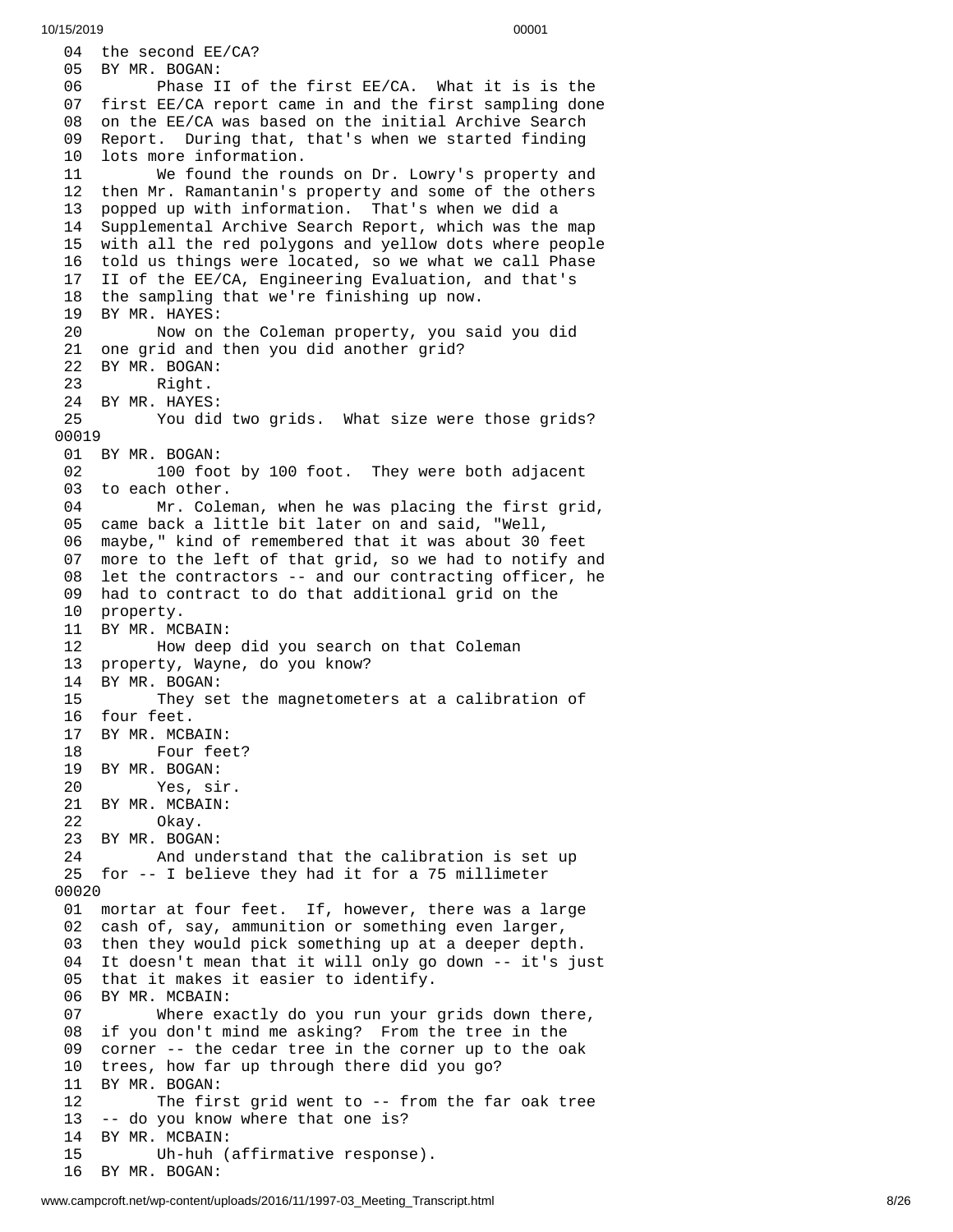1 7 Back towards the middle oak tree. The second 18 grid went from the middle oak tree to the cedar tree 19 right along the fence. So it went over that whole 20 area. It's about 200 feet long. 21 BY MR. MCBAIN: 22 So you stayed pretty much parallel to the line 23 fence then where that was? 24 BY MR. BOGAN: 25 Fairly c l o s e. Y e s , s i r. 00021 01 Yes, sir. 02 BY MR. OSBORNE: 03 Tell them about Ellis Environmental out of 04 Florida? 05 BY MR. BOGAN: 06 Ellis i s a s u b c o n t r a c t o r f o r E n v i r o n m e n t a l 07 Science and Engineering doing surveying work for the 08 grids. 09 BY MR. OSBORNE: 10 Then why are they over there on the road going 11 down to the lake as of last week? Is that part of the 12 same thing? 13 BY MR. BOGAN: 14 Which l a k e ? 1 5 B Y M R. O S B O R N E: 16 Lake Zimmerman or not Lake Zimmerman. Lake 1 7 J o h n s o n. 18 BY MR. BOGAN: 19 Lake Jo h n s o n ? 20 BY MR. OSBORNE: 21 Uh-huh (affirmative response). From Whitestone, 22 you take a right there, and you go down where you had 23 it closed up there for awhile, and they were over 24 there doing ---25 BY MR. DAVID MULLINAX: 00022 01 He must be talki n g a b o u t O O U 2. 02 BY MR. BOGAN: 03 Right adjacent to 00U2, we have Area A27, which 04 is one of the sites where we're supposed to ---05 BY MR. OSBORNE: 06 Well, rig h t o n - - r i g h t o n t h e s i d e o f t h e r o a d. 07 BY MR. BOGAN: 08 Yes, sir. If you look at the map, A27 is 09 immediately adjacent to the area. 10 BY MR. OSBORNE: 11 The first time I run into them was down on Cedar 12 Springs Road when they were doing something on private 13 property down there. 14 BY MR. BOGAN: 15 And that's the whole purpose of Ellis 16 Environmental, is they're to come in and do the 17 surveying work and reports and do the sampling. 18 So we've got A27. Is that in that area? Near 19 the radio tower, it's not too far from Areas A26, 20 interview 78, 85, 45, 44, 43, 86, 20, A24, 34 and 72. 21 So there's about 10 or 15 sites off that road. 22 BY MR. OSBORNE: 23 Okay. Since I was the one that was sort of 24 responsible for the one on Nottingham, can I get up 25 and explain to you what happened? 0 0 0 2 3 01 BY MR. BOGAN: 02 On Nott i n g h a m ? 03 BY MR. OSBORNE: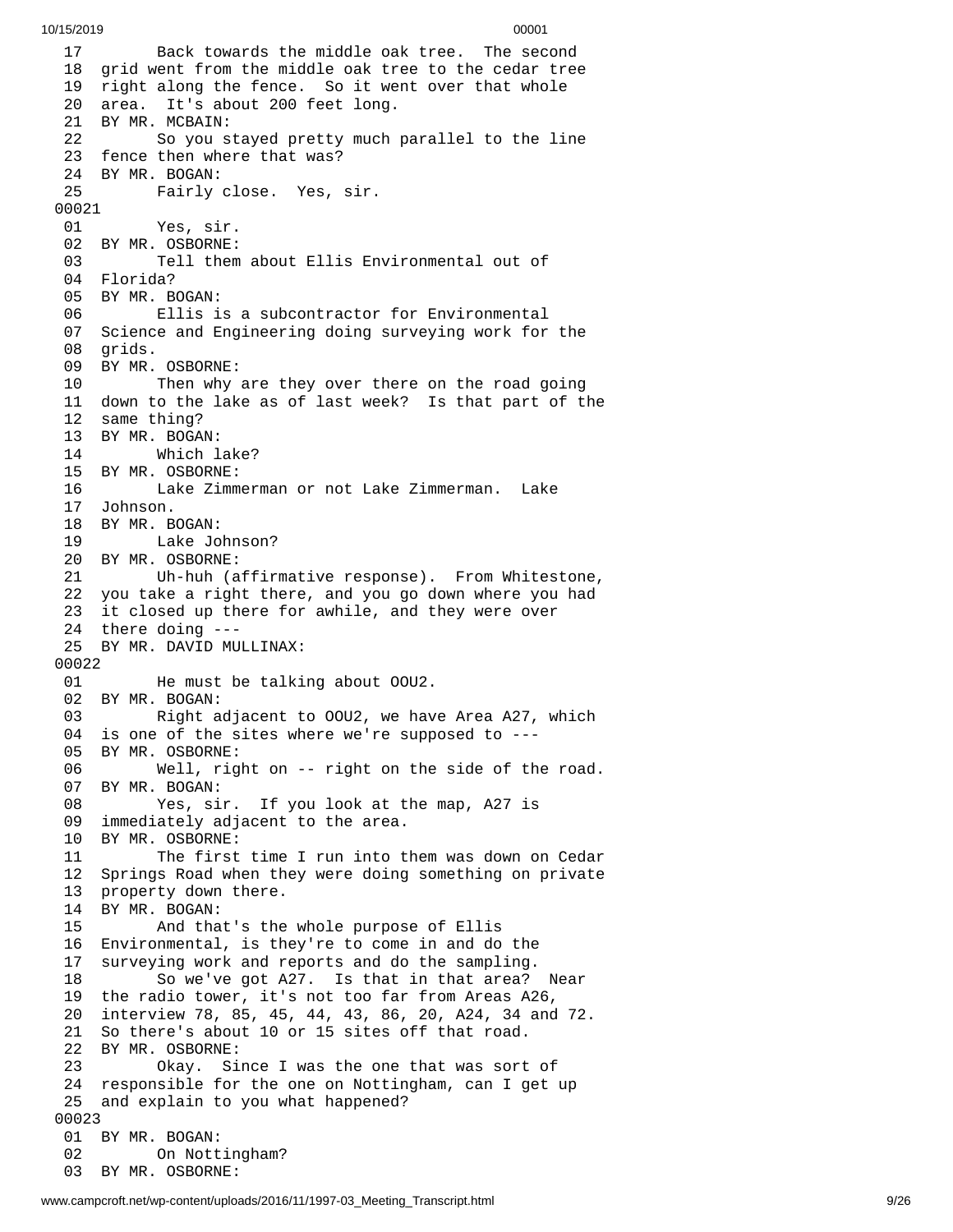0 4 Yes, sir. 05 BY MR. BOGAN: 06 Yes, sir. 07 BY MR. OSBORNE: 08 On Februa r y 2 6 t h , a b o u t 1 0:0 0 n t h e m o r n i n g , I 0 9 went over -- I had a hamburger or I went over for 1 0 coffee at Hardee's, and I come back on Nottingham and 11 there was a crew from HFA out there. 12 And since this was a little bi t o d d t h a t t h e y 13 were in a cantonment area, I stopped and went over 14 there and just asked them what they were doing. I 15 identified myself, and at that point he automatically 1 6 got on the walkie-talkie and talked to somebody and 17 said they had orders to clean it up by the Corps of 18 Engineers. 19 I said, "It's fine. It sounds like a good idea 20 to me." 2 1 I got in the car and left and went over on Cedar 22 Springs Road. Here's another group up there in 23 another area. I went up there and asked them what 24 they're doing. Same type of thing. "We're cleaning 25 it up and doing some checking up here." 0 0 0 2 4 0 1 I said, "That's a good idea," so I went on home. 02 I got to thinking about it. So I grabbed my camera, 03 and I took off back down. I went to Nottingham, and I 04 started taking pictures, and I do have the pictures, 05 and they have about six or seven guys down there on 06 Nottingham, and they had got into one place where they 07 were digging a hole and got out the big metal 08 cantonment deal that they get where they dig, so if it 09 explodes, that they're covered up, but they had 10 complete grids on out there. 11 When I got there and started taking the 12 pictures, he grabbed the walkie-talkie. The next thing he did, he ran over to one of the -- what do you 14 call those little vehicles, the four wheel drive 15 vehicles? 16 BY MR. BOGAN: 17 Gators. 18 BY MR. OSBORNE: 19 Those gators and grabbed a mobile telephone. 20 And at that point, he said, "All right, guys." He 21 said, "Let's wrap it up. I want you to cover up the 22 holes. Grab that stuff and let's get out of here in a 23 hurry." And I mean they really picked up stuff, threw it 25 in the vehicles, got in them, took off, went down by 0 0 0 2 5 01 the creek, and down -- like you said, down that area 0 2 heading back over to Dairy Ridge Road. 03 The guy said, "Don't think I'm closing it up 0 4 just because you're taking pictures. We had a deal 05 that -- we had a disagreement between Huntsville and 0 6 Charleston, so we're stopping work." 0 7 All right. So I -- so I drove back over to 0 8 Cedar Springs. I walked up on the hill. I said, "How 0 9 are you guys doing?" 1 0 When I started taking pictures, they started 11 throwing stuff in the things, and I mean flat dab got 1 2 out of there. 13 It got me sort of wondering, and, as you know, I 1 4 called you and I talked to you on it. But, anyway, 1 5 going back to -- that was on the 26th. On March the 16 4th, about 10:00 going over on Dairy Ridge Road there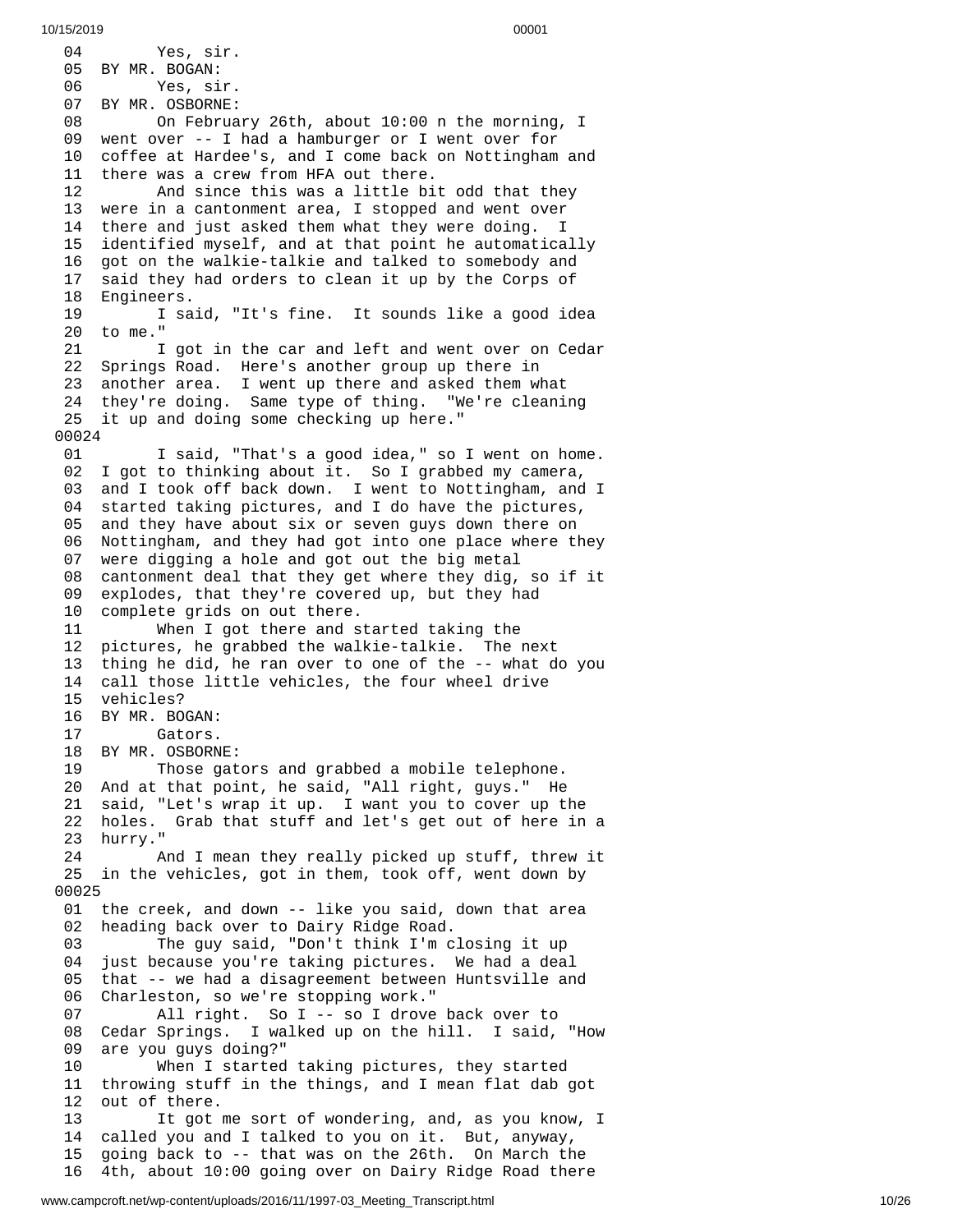1 7 at -- I think it's Willow Creek or Willow whatever it 18 is there, which is, I think, Ramantanin's property. 19 There's a slug of pickups, vans, and I can't see 20 anybody around, so I go over. 21 I park and go over there with my camera, and, 22 again, when they come up with the two little gators , 23 one of them went to one pickup and one to another, and 24 when I started taking pictures, all hell broke loose. 25 Excuse the expression. But one guy jumped out of it 0 0 0 2 6 01 and jumped in a pickup and one guy jumped out of the 0 2 other gator and jumped in a pickup, and the gators 0 3 took off back down into the woods like you can't 0 4 believe. 05 At that time, two vehicles, the two pickups 0 6 left, and, I mean, they took off. Well, I was sort of 0 7 wondering what's going on. 08 So, anyway, a few minutes later, another guy 0 9 drives up. He's got on fatigues. I says, "What's 1 0 going on down there?" 1 1 He says, "I don't know, but I'm going down to 1 2 f i n d o u t." 1 3 At a quarter after 12:00, the two little 14 vehicles come back up and they parked them down there, 1 5 and four guys, two in each one, they went up and they 1 6 got into one of the vans. I said, "Where are you 1 7 going?" 1 8 "Going to lunch." 1 9 I said, "That's fine." I said, "What about the 20 other guy down there?" 2 1 "He's down there checking over some things." 2 2 I said, "Who was he?" 2 3 He was a safety inspector for the Corps of 24 Engineers. 25 I said, "That's fine." 0 0 0 2 7 0 1 So I stood around. I waited for him to come 02 back up. When he come back up, I said, "Well, what's 0 3 going on down there?" 0 4 "I don't know. I didn't see anybody down 0 5 there." 0 6 I said, "They told me that they talked to you." 0 7 "Well, I don't know nothing about that." 0 8 I says, "I was told you're the safety inspector 09 for the Corps of Engineers." 1 0 "No, I don't have nothing to do with that." 1 1 And he walked over to his car, and I said, "Then 1 2 you don't mind me taking your picture," and I took his 13 picture, which I have, plus I have his license plate 1 4 number, etcetera. He took off and off he went. 15 Being lunchtime, I said, "Well, nobody ar o u n d , " 1 6 so I took off. 17 I went back over at 3:30. We still had some 1 8 more pickups back up there again. This safety 1 9 officer, supposedly a safety officer, and one other 2 0 gentleman in the pickup was standing up there. I 2 1 said, "What's going on?" 2 2 "We don't know." 2 3 At 3:40, listening to the radio, "Fire in the 24 hole," and so help me, there was an explosion that 2 5 shook the road, and I mean it shook it. I mean, it 0 0 0 2 8 01 was a dandy. 02 I looked over, and I said, "Nothing going on?" 03 And they didn't say a word.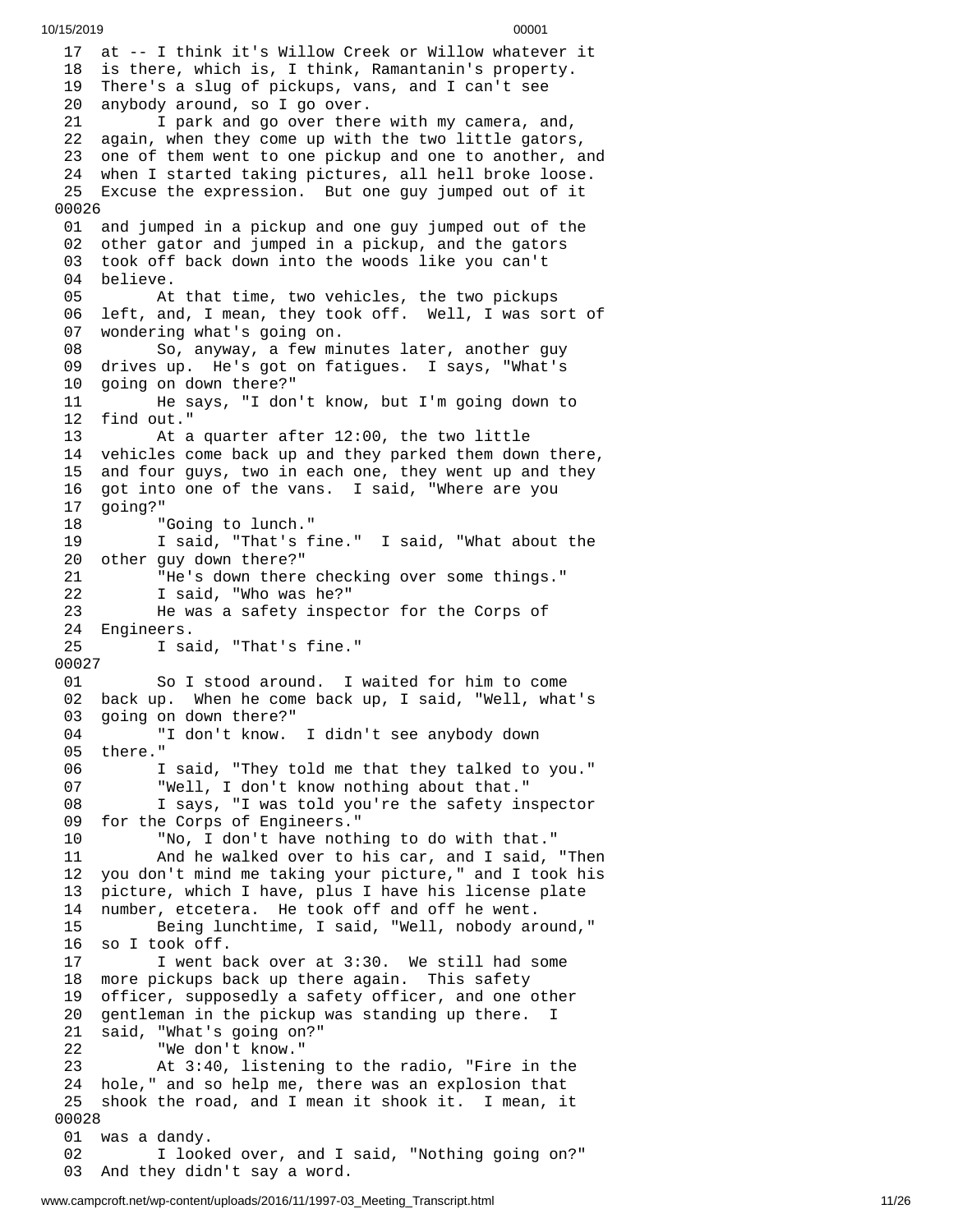```
10/15/2019 00001
```
0 4 At 4:02, "Fire in the hole," and another one 05 went off, and I tell you the same type of deal. It 06 knocked -- it just shaked you. It was that bad. 07 At that point the safety inspector jumped in his 08 car and left. The other guy jumped in the pickup and 0 9 l e f t. 10 Now it seemed to me that if he's the safety 1 1 inspector for the Corps of Engineers, then he should 1 2 have been around checking what's going on down there 1 3 and seeing what's going on. But like I said, at that 1 4 point, they left and I left. 15 Now I have asked you in the past what we know 16 about bunkers buried on Camp Croft, and so far we 17 don't have any information on bunkers buried on Camp 18 Croft, right? 1 9 Just sort of more or less this is what's going 20 on and so forth. 21 Well, last w e e k I w a s a b l e t o g e t a p i c t u r e o f a 22 bunker, and I'm going to give it out here, but I want 23 to explain to you one thing on this bunker. Munitions 24 igloo completed at Croft. Nine igloos, 1941, \$1 2 5 m i l l i o n. 00029  $01$ had to be one heck of an igloo for ammunition 02 and arms, what it was quoted for in the paper. You'll 03 see it there. Done by Southeastern Construction in 04 Charlotte, North Carolina. There is a Southeastern, 05 but it's not the same one, supposedly, that -- so I --06 because I called at Charlotte, and that is what they 07 told me. I have some more up here if somebody wants 08 them. (Referring to copies of article). 09 Now we're talking a million dollars for nine 10 bunkers. It means that these things are big. 11 BY MR. LITTLEJOHN: 12 Hold on just a minute. It says that t h i s i s a 1 3 million dollar supplemental building program. "One 14 form of construction that has neared completion is the 15 work of nine ordnance igloos. 16 BY MR. OSBORNE: 17 For \$1 million? 18 BY MR. LITTLEJOHN: 19 It doesn't -- it -- no, sir. It says that this 20 is one form of that million dollar structure. It 21 doesn't say that they're spending a million dollars on 22 nine igloos. 23 BY MR. OSBOR N E: 24 All right. W e'l l j u s t l e t i t g o a t t h a t. 25 BY MR. LITTLEJOHN: 00030 01 Okay. The other thing --- 02 BY MR. OSBORNE: 03 You can read it what it says. 04 BY MR. LITTLEJOHN: 05 --- you need to understand is also included in 06 this is weapons, not just ammunition. 07 BY MR. OSBORNE: 08 I said --- 09 BY MR. LITTLEJOHN: 10 "For the storage of weapons." 11 BY MR. OSBORNE: That's right. 13 BY MR. LITTLEJOHN: 14 Okay. So these are also weapon s r o o m s w h i c h t h e 1 5 military had certain guidelines in the storage of 16 weapons and the way they had to be handled.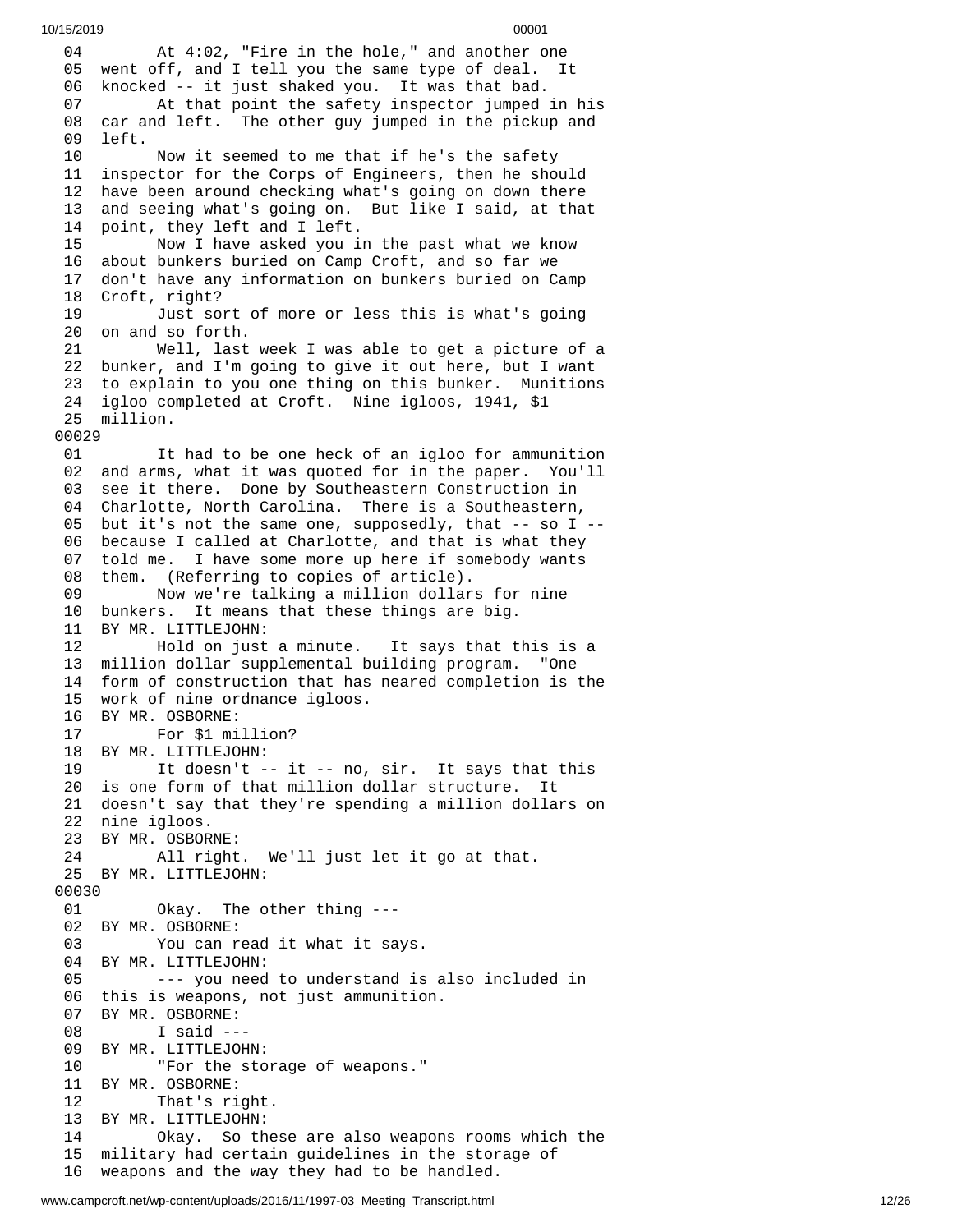7 The other thing is, Mr. Osborne, is what is your 18 point about these people that you ran into? 19 BY MR. OSBORNE: 20 If everything is legal and above board, why 21 should they run? 22 BY MR. LITTLEJOHN: Well, let me - - - 24 BY MR. OSBORNE: Why shoul d t h e y d o a n y t h i n g ? I'd s a y i t's m y 0 0 3 1 1 j o b. I'm here on my business, and I did what I did. I didn't go on no private property. BY MR. LITTLEJOHN: The first thing --- BY MR. OSBORNE: I took my pictures and everything from the roa d. BY MR. LITTLEJOHN: You were interfering with the government contractor. BY MR. OSBORNE: That's your opinion. BY MR. LITTLEJOHN: The second --- BY MR. OSBORNE: I can ask questions from the road. BY MR. LITTLEJOHN: The second thing is my understanding Willow Creek is private property. Did you have permission? BY MR. OSBORNE: I didn't go off the road. BY MR. LITTLEJOHN: Okay. There are certain things that, whether it's a government contractor or the military, that require a certain amount of safety and security. If everybody in Spartanburg County knew they 0 0 3 2 01 were fixing to blow up some 105 millimeter shells, how 2 many people do you think would be down there? It 03 would be no different than when they imploded one of 04 the buildings downtown, and it's important that these 5 people have to operate with the safety guidelines set 06 forth by the Corps of Engineers. And you may not like 07 it and I may not like it, but it's there for our 08 protection and for the protection of the general 09 public. 10 BY MR. MCBAIN: 11 Could I ask a question on that point? 12 BY MR. LITTLEJOHN: Sure. BY MR. MCBAIN: 15 Why do they do most of the explosions sometime 16 between the hours of midnight and 2:00 in the morning. BY MR. LITTLEJOHN: I don't know that any of that has been documented. Could you tell me the dates and times that that happened? BY MR. MCBAIN: I don't have it here. BY MR. LITTLEJOHN: Okay. So you can't tell me? BY MR. MCBAIN: But it's --- BY MR. GEORGE MULLINAX: Well, that's what we asked you before last month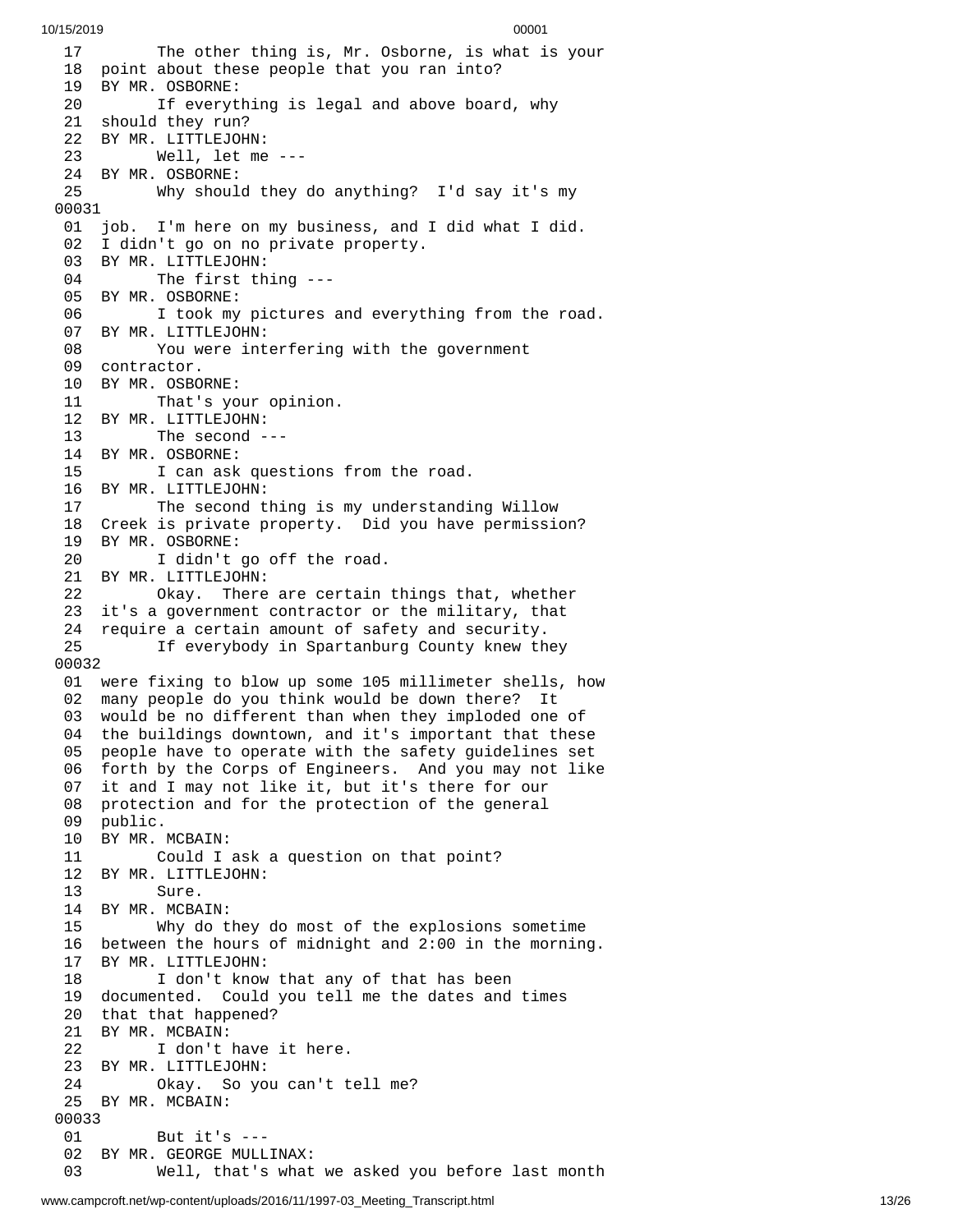04 to do that at the last meeting. 05 BY MR. LITTLEJOHN: 06 See, we're dealing with rumors and innuendos. 07 You --- 08 BY MR. MCBAIN: 09 No, I'm dealing with --- 10 BY MR. LITTLEJOHN: 11 No, you don't have a fact. 12 BY MR. MCBAIN: 13 Okay. 14 BY MR. LITTLEJOHN: 15 I've got a fact right here with Mr. Osborne. 16 BY MR. GEORGE MULLINAX: 17 See, this was in the afternoon. This was not a t 18 midnight. 19 BY MR. MCBAIN: 20 That's r i g h t. 21 BY MR. GEORGE MULLINAX: 22 So that's what we want to know. That's what 23 we're here for. 24 BY MR. LITTLEJO H N: 25 We have to deal with facts. 00034 01 BY MR. GEORGE MULLINAX: 02 Yeah. 03 BY MR. LITTLEJOHN: 04 And the Corps has got to ma k e d e c i s i o n s o f 05 facts. 06 BY MR. MCBAIN: 07 But presumably the Corps has no knowledge of any 08 explosions that would run between the hours of 09 midnight and, say, 2:00 or 3:00 in the morning? 10 BY MR. LITTLEJOHN: 11 Right. 12 BY MR. MCBAIN: 13 Then we would have to assume from that that it 14 wouldn't be Corps' contractors that were doing the 15 explosions; is that correct? 16 BY MR. LITTLEJOHN: 17 That's correct. Now can you give me dates and 18 times that those explosions took place? 19 BY MR. MCBAIN: 20 When the t i m e c o m e s , y e s. 21 BY MR. LITTLEJOHN: 22 Sir? 23 BY MR. MCBAIN: 24 When the time comes, yes. 25 BY MR. LITTLEJOHN: 00035 01 When will that time come? 02 BY MR. MCBAIN: 03 Well, I don't know. When e v e r w e f i n d o u t w h o i s 0 4 d o i n g i t. L e t's p u t i t t h a t w a y. W h o a n d w h e r e. 05 BY MR. LITTLEJOHN: 06 Well, I think if you would share what you k n e w , 07 we might could find out now. 08 BY MR. MCBAIN: 09 I don't think so, because ---10 BY MR. LITTLEJOHN: 11 Okay. Well, t h e n w h y b r i n g i t u p ? W h a t's y o u r 1 2 p o i n t ? 13 BY MR. MCBAIN: 14 I'm just curious as to why -- from what you said 1 5 about the fact that you know who is doing this. 16 BY MR. LITTLEJOHN: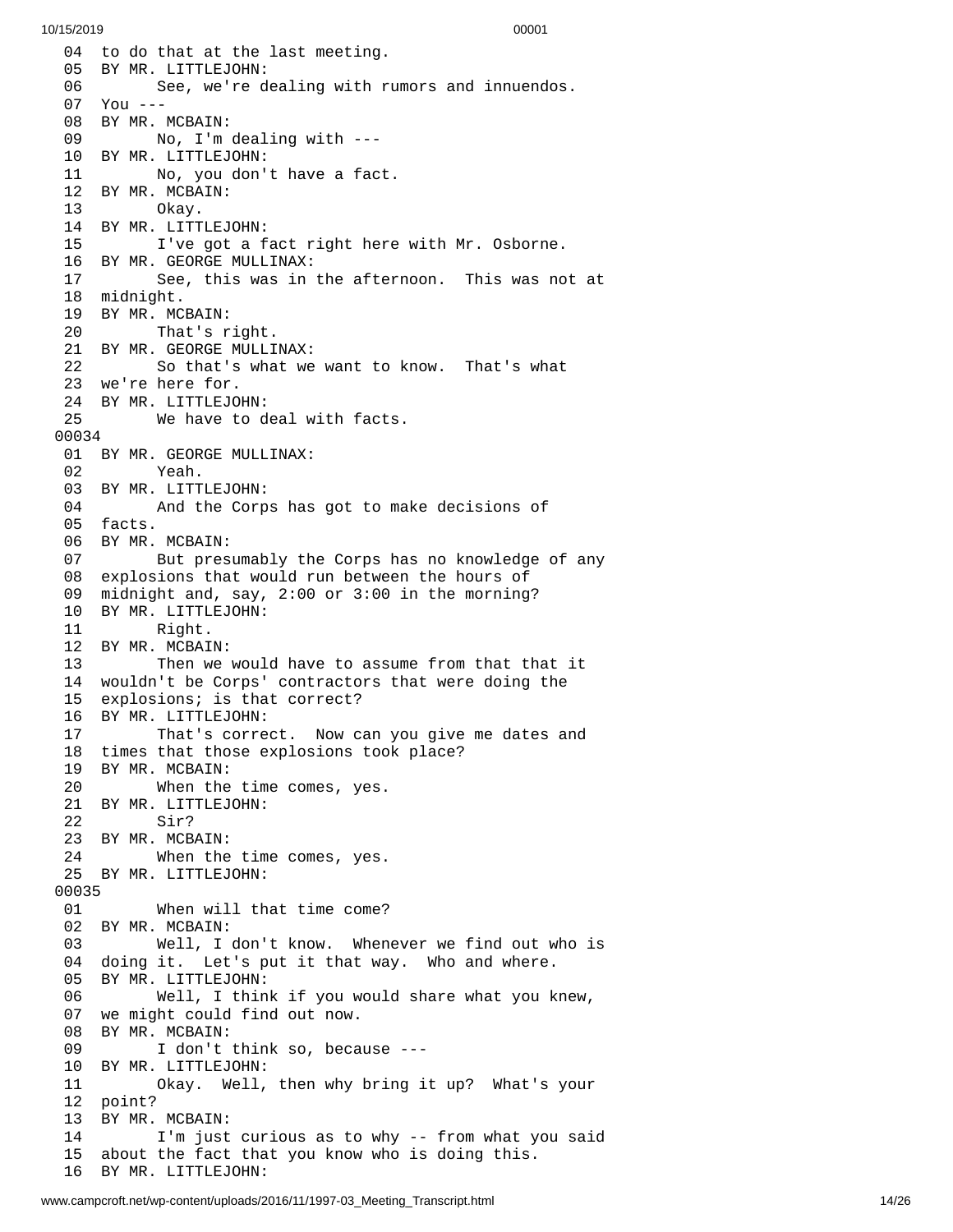7 You don't ---18 BY MR. GEORGE MULLINAX: Wayne, let me jus t a s k o n e q u e s t i o n o n t h i s 20 picture. Is this the ammunition dump where your 21 people are working out of? That's what it looks like. Yeah. 23 BY MR. BOGAN:<br>24 It look It looks like it, but I can't say for sure. BY MR. OSBORNE: No. BY MR. BOGAN: As you walk around, Mr. Osborne, you see --- BY MR. SMITH: That's the only ones that they had. BY MR. THOMPSON: That's 50 years ago, though. BY MR. GEORGE MULLINAX: This was just started and they covered it up. It looks it to me. I mean, you know, I don't know. I don't know if they had dirt. I don't know enough. BY MR. THOMPSON: They put dirt on top of it. BY MR. POWELL: Exactly that. BY MR. BOGAN: Mr. Osborne, I assume that you want me to answer questions to these allegations or are these just comments or --- BY MR. OSBORNE: Well, we're back to -- we've had a lot of allegations over the period of time that I've been here, but these happened in my presence, and this is the first time that I can talk about something that I know about. The innuendos and the other things, I have no ideas on. BY MR. LITTLEJOHN: What is the allegation that you're making? BY MR. OSBORNE: I'm not really making an allegation except I think something is going on that I don't really know what, and, personally, I talked to Bob Inglis' office, and I have asked for an investigation. I have talked to Bob Inglis personally last night and --- BY MR. THOMPSON: As an individual, I hope. BY MR. OSBORNE: As an individual, because it was stated in the deals that I can do it as an individual board member. BY MR. THOMPSON: As an individual. BY MR. LITTLEJOHN: Well, let me tell you what's going on. They're cleaning up Camp Croft and blowing this stuff up just like they told us they were going to do two years ago, and that's what's going on. BY MR. GEORGE MULLINAX: And that's why we're here. BY MR. OSBORNE: Then we shouldn't have no problems, should we? BY MR. LITTLEJOHN: I don't.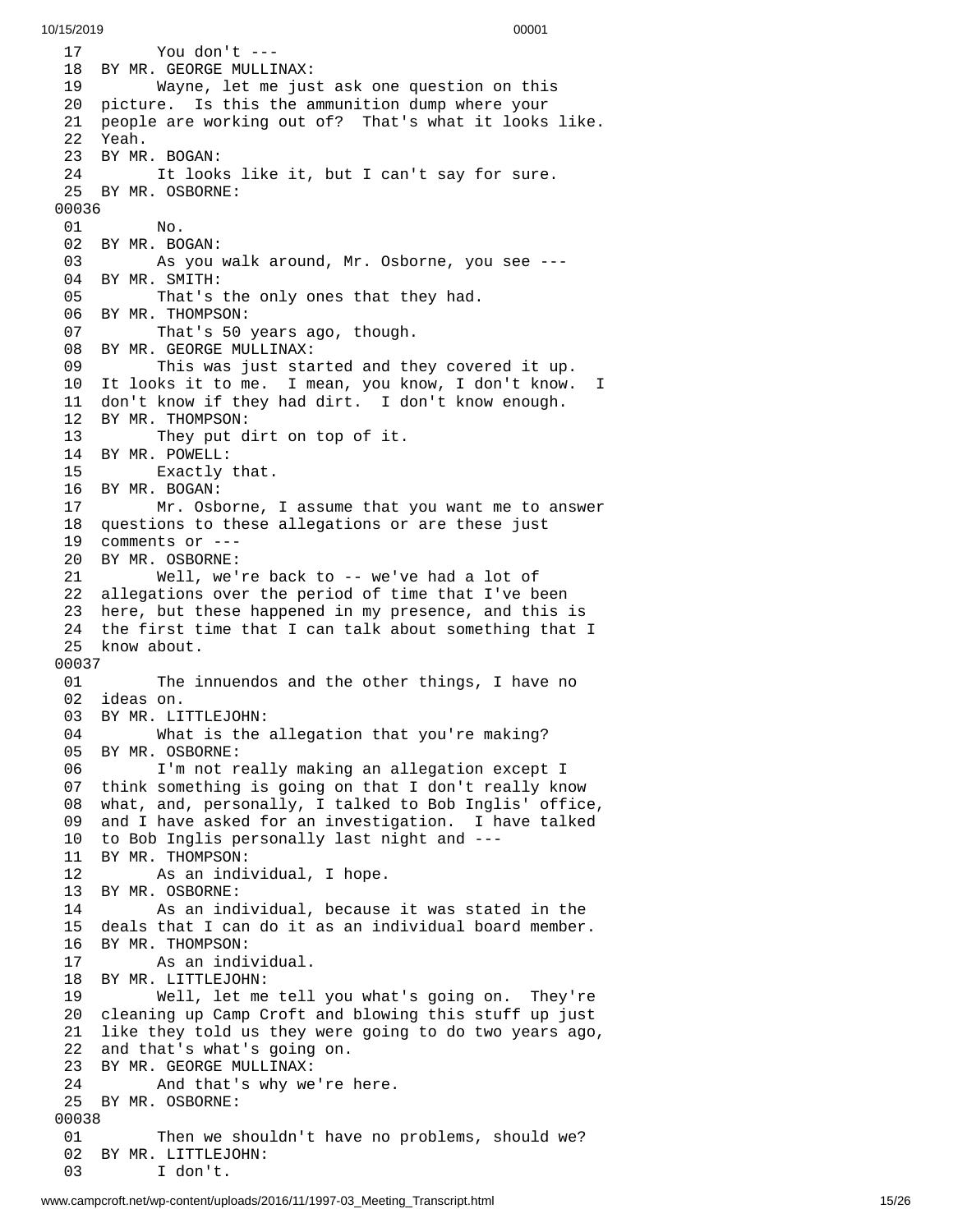04 BY MR. BOGAN: 05 Okay. Let me address a couple of things, Mr. 06 Osborne. 07 The day that you showed up was February 26th, and the crews were working in an area that you didn't 09 know about. All right. So you thought it was unusua l 1 0 they were working there. 11 I was explaining awhile ago why they were there 12 based on the residents in ---13 BY MR. OSBORNE: 14 I have no problem with that. 15 BY MR. BOGAN: 16 Let me finish, please. 17 They had gone through and they were working in 18 that area. You walked up and you saw them, you left, 19 you came back and took pictures, etcetera. At some 20 point in there, and I don't -- I haven't sitten -- or 21 sat down, excuse me, with the contractor to work out 22 the times and schedules. At one point in there, as I 23 mentioned earlier, someone coming up as a homeowners' 24 association group said, "We don't want the Corps here. 25 Get out." 0 0 0 3 9 0 1 All right. They don't -- I don't know if they 02 said, "Get out." I don't know exactly what they said, 03 but they -- they gave the impression that we don't 04 want you there. Leave. 05 BY MR. OSBORNE: 06 I was by myself when I was down there taking 07 pictures. 08 BY MR. BOGAN: 09 I understand. Okay. I don't know whether they 10 came before you, after you, between times or whatever, 1 1 but I know that they showed up. In the process of 1 2 them showing up, the contractor, even though we had 1 3 every legal right to stay on that property and 1 4 continue working, decided to try and avoid any 1 5 potential public problems. 16 All right. They said it's better if we just 1 7 step back, leave, pull up stakes, call Huntsville, 1 8 call Charleston and figure out what's going on, which 19 they did, because I was in Conway driving around in 20 the middle of the woods looking for a site when I got 21 the message. I was looking for a bombing range down 22 there. A l l r i g h t. 23 When they ca m e i n a n d t h e y p u l l e d u p s t a k e s a n d 24 they left, they said they called me and let me know. 25 All right. When they -- they didn't want to get int o 0 0 0 4 0 01 a fight or an argument. They've been told that any 02 information that deals with the public goes through my 0 3 office.  $04$ s I've said before and as I told you on the 0 5 phone the other day, if you want to know where 0 6 somebody is working at that moment, if you want to 0 7 know what they're doing and why they're doing it, call 0 8 me. A l l r i g h t. 09 I don't always know exactly what site they're 1 0 working on, because I'm not going to get in their way. 11 All right. They've got a list of sites. It's up to 12 them to schedule their work to get through the sites 13 as best as possible. 14 Now I asked them questions. I said, "Okay. Now 15 why did you all run from Mr. Osborne?" 16 All right. "Well, we didn't. We were already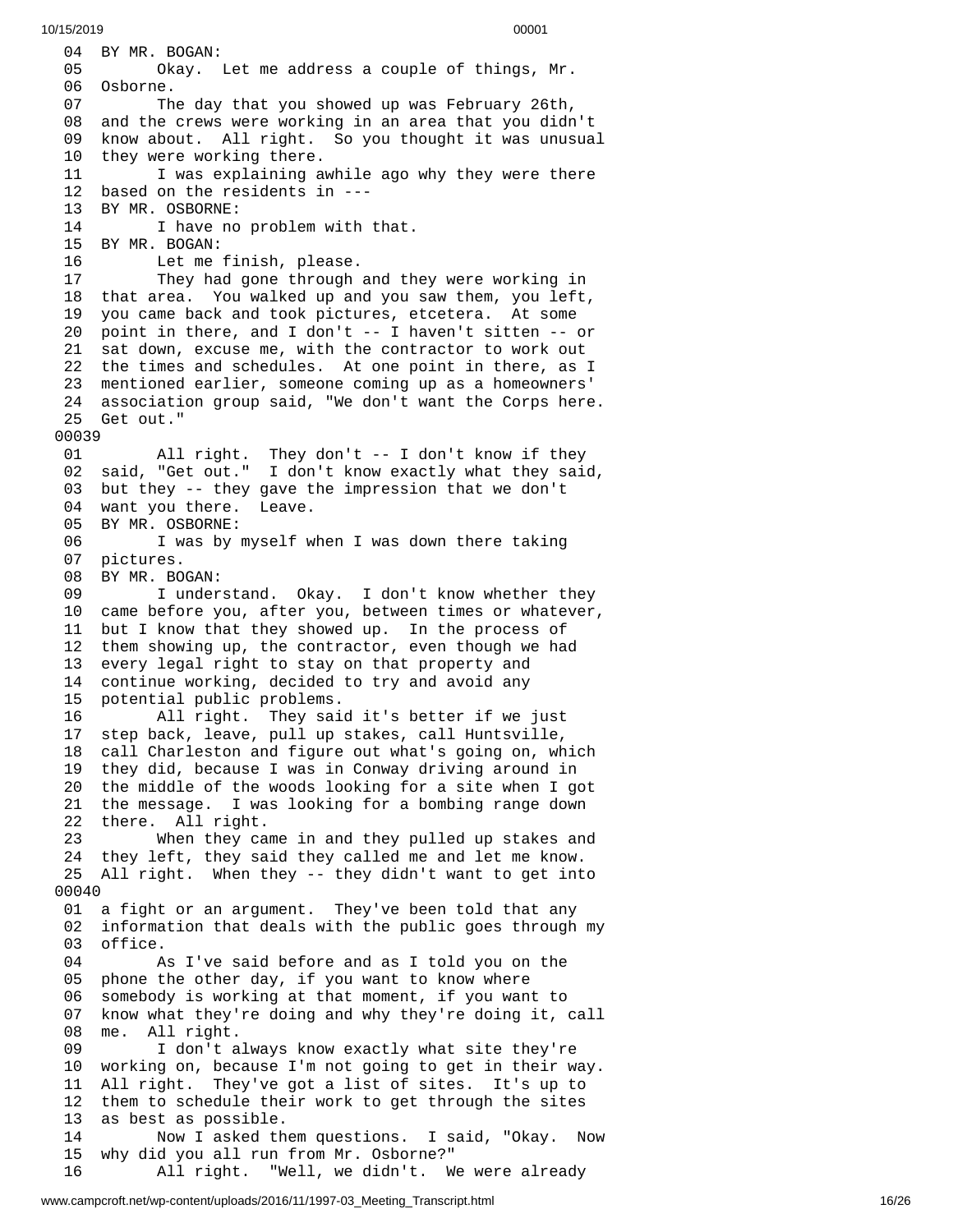1 7 packing up stakes when he showed up." 1 8 You weren't the only one that showed up in 19 Nottingham and the woods area, and I won't name names, 2 0 but there were at least four other individuals that 2 1 showed up. All right. 22 Information came in. People were taking 23 pictures. All right. And so they just thought it was 24 best to leave. So o that's why I told them that I 25 wanted them to do the work this Monday when I was 00041 01 here, and I drove around this Monday to see if anybody 02 was going to show up and wanted any questions. 03 Nobody showed up. Nobody had any questions this time. 04 In the meantime, before they went up there on<br>05 Monday, I got another phone call from a resident who Monday, I got another phone call from a resident who 06 said, "We still don't want you there." 07 I've got the landowner who says, "Hey, I think I<br>08 might have something on my property." might have something on my property." 09 I've got another resident who said, "We found 10 stuff as a kid. It's my responsibility to the public, in general, to go and look at those areas and see if 12 there is anything there." As I reported, we didn't find anything yesterday 14 when we were looking around. 15 When I asked the question, "Did you all run?" 16 They said, "No." They said, "We were packing up gear and we were leaving." 18 And I'll address the Dairy Ridge area. All 19 right. Yes, you showed up and you asked the 20 contractor what was going on. They told me they told 21 you to call me. Does that make sense? 22 The contractor said that he said -- he said, 23 "The gentleman visited. We told him to call Wayne 24 Bogan at the Corps of Engineers." 25 The safety officer, I talked to him, and he 0 0 0 4 2 01 didn't know who you were at first. All he knew was 0 2 you were a gentleman showing up asking questions, so 03 he didn't want to give you any information, because we 04 have had problems in the past of government trailers 0 5 being broken into and information being stolen. 06 We've got people running around right now 07 digging up ordnance and ammunition on sites before we 0 8 even get there in some cases and sometimes afterwards. 09 All right. So there has to be a certain amount of  $--$ 11 BY MR. LITTLEJOHN: 12 Security. 13 BY MR. BOGAN: 14 --- security. Thank you. That we have to 15 enforce because we've got people running around. 16 All right. So when you showed up and they were 17 going out to the trailer and then they go back to the 18 woods, I mean, they've got to go back in the woods to 19 do their work. 20 All right. The safety officer told me that he 21 told you to call me, and I never got a phone call.<br>22 Maybe they did and maybe they didn't, but they bot Maybe they did and maybe they didn't, but they both 23 told me they did because that's what I've told them 24 they're to tell anybody that comes in. 25 BY MR. OSBORNE: 00043 01 He said he was not -- he told me he was not the 02 safety officer. 03 BY MR. BOGAN: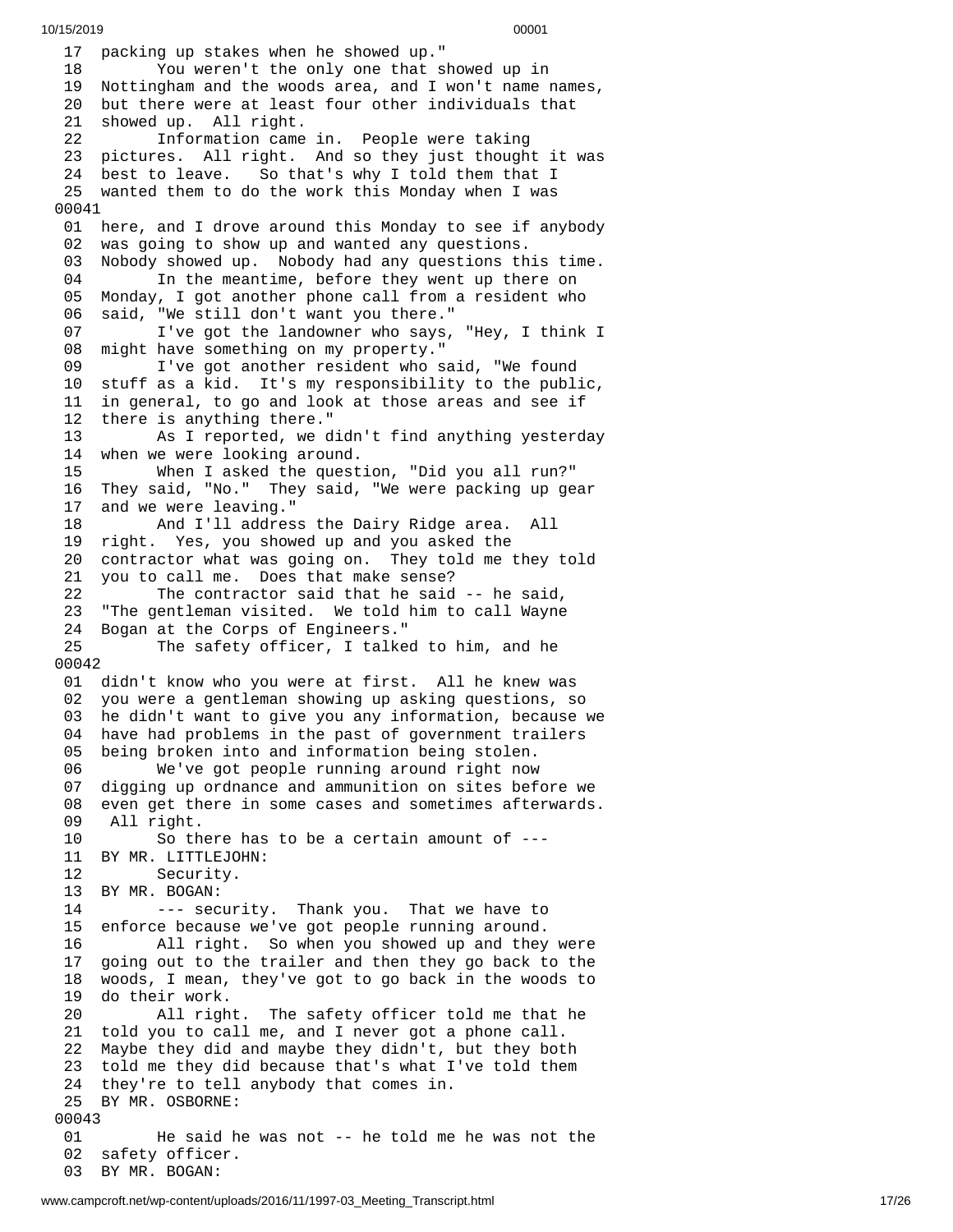4 Initially, yes. The second time he did because 05 the first time he didn't know who you were. You were 6 in an area standing on the side of the road watching. 07 I'll tell you one of the other reasons we have<br>08 problems and one of the other reasons they're doing 08 problems and one of the other reasons they're doing<br>09 it, there was a group -- well, I don't know if it wa it, there was a group -- well, I don't know if it was a group, but there's somebody out there who is going around, other than yourself, taking pictures. There's somebody who has been out there with a listening device of some type pointing it toward the contractor trying to listen what they're saying and what they're doing while they're doing our work. So do you have any questions to find their uneasy about somebody coming up and taking pictures and standing there? All right. All I can tell is what you've told me and what they've told me, because I'm not here the 21 whole time to answer questions.<br>22 They said one of the time They said one of the times when they left and you were coming up there they were going to lunch after they had already gone down. When you hear the command, "Fire in the hole," that is a standard 0 0 4 4 01 command in the military practice for blowing and doing 2 any kind of demolition operations. Correct? You 03 spent time in the military, right? 04 BY MR. OSBORNE: 05 I understand. BY MR. BOGAN: 07 So they called "Fire in the hole," they were 08 doing that. Now the safety officer usually shows up 09 for all demolition operation. However, he has another 10 function. He's working with a contractor who is here 11 from Parsons. He's working with a contractor for ESC. He's working for the contractor HFA. He cannot be at every grid for each of the crews that's working. His other job is to go behind the contractor and do a quality assurance, a safety check, to make sure the contractor has done their job properly. In other words, after they've already gone through and searched an area, he comes back and searches it again to see if they made a mistake. If they made a mistake, he gives it a fail. You get a pass or fail, he fails it and they have to go back and redo the work at their own cost. All right. So you can understand why we've -- we've got yourself taking pictures and somebody else, I don't know who it is, taking pictures and using 0 0 4 5 01 listening devices as to why the contractor is uneasy. Does that help any? BY MR. OSBORNE: You'd have to be there to know what went on. BY MR. BOGAN: Yes, sir, maybe I would. BY MR. OSBORNE: Like I said, it was the most weirdest thing, 09 because they would not talk to me.<br>10 BY MR. THOMPSON: BY MR. THOMPSON: Did you identify yourself, Harold? BY MR. OSBORNE: Yes, I did. BY MR. THOMPSON: That you were on RAB? BY MR. OSBORNE: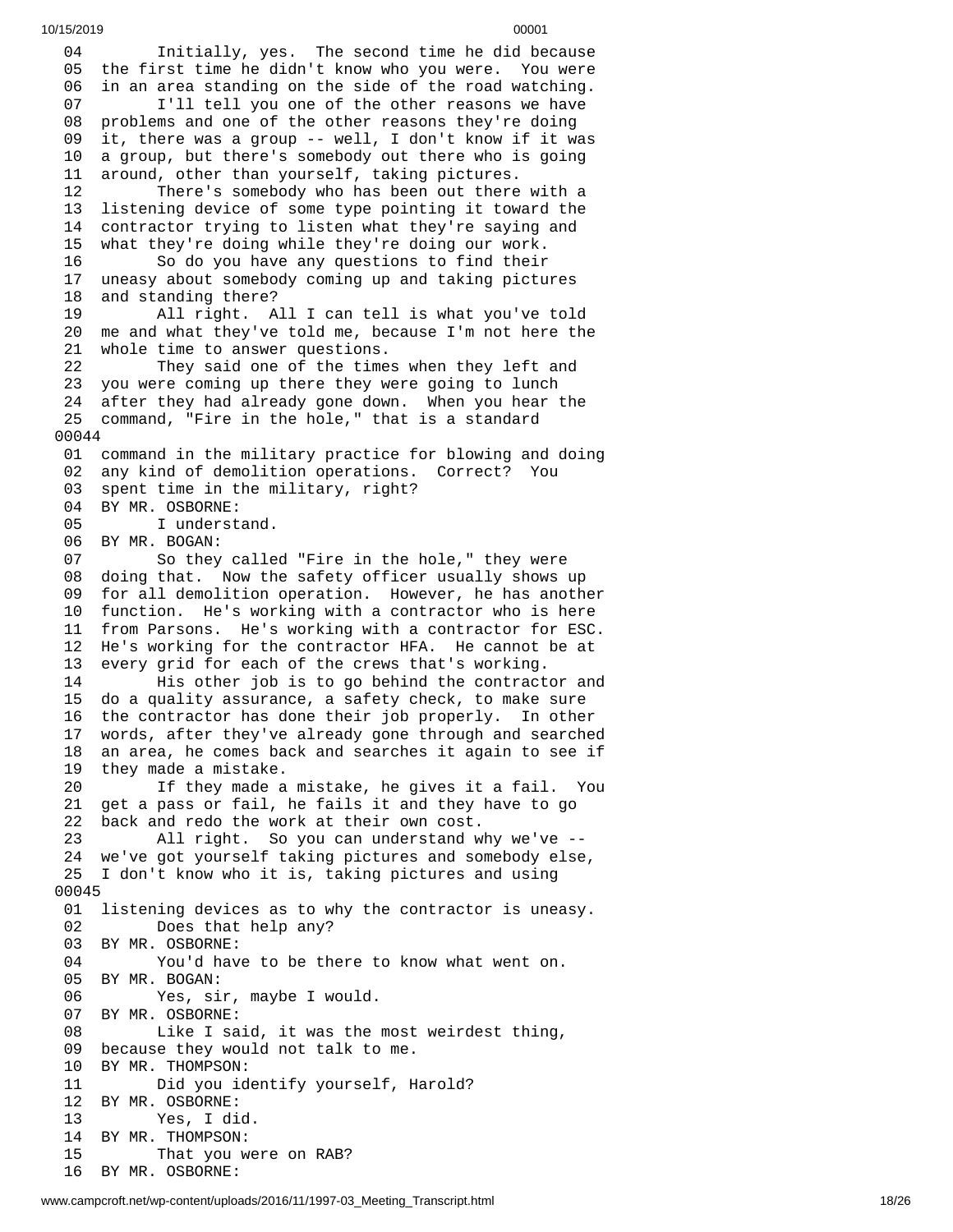```
10/15/2019 00001
  1
7
            I told -- I showed them my identification, the
  1
8
w
h
o
l
e
b
i
t. 19 BY MR. BOG
A
N: 20 And lik
e
I
s
a
i
d
,
I'v
e
t
o
l
d
t
h
e
c
o
n
t
r
a
c
t
o
r
h
a
s
  21   been told in their contract, all public affairs, which
  2
2
      means talking to anybody in the public, between and
  2
3
      including the RAB is to go through the Charleston
  24   District to either my public affairs officer or
  25 myself.
 00046 01don't know anybody who has ever gone and
  02  called me who has ever had a problem with me calling
  03 back. Sometimes I'm slow. All right. I admit that,
  04 especially when I'm out on the road, for like the next
  05   six weeks I'm on the road, and then in the office for
  0
6
      like six days, but I do check my voice mail on a
  0
7
      regular basis.
  08       Now let me mention, if you don't know what
  09   somebody is doing, call me, and I'll call the
  10  contractor.  If I have to, I'll drive up here and
  11 figure out what's going on.
  12 BY MR. RAMANTANIN: 13       Maybe you've answered this and I couldn't hear
  14 you.
  15 BY M
R. B
O
G
A
N: 16 Yes, si
r. 17 BY MR. RAMANTAN
I
N: 18      I'm Ramantanin. I've been told by my tenants
  19  down there, and I don't have it first hand, my tenants
  20  told me that they had three different explosions down
  21 there.
  22 BY MR. B
O
G
A
N: 23 Okay. 24 BY MR. RAMANTANIN:
  25         People down there doing it.  Is that your
 0
0
0
4
7
  01 information or not?
  02 BY MR. BOGAN:
  03      I don't know how many they had, sir. I know
  04 that in your general area and around your property and
  05 some that's not on your property, that's those 28
  06   items that they have found in what's called Danger
  07  Area 1, and I can show you on the map.
  08              A good portion of those have been rifle
  09   grenades.   They found a booster cap, rockets, a
  10 practice rocket, so it's possible that one of those
  11 items that they found, they -- they demolished it when
  12 they found it.
  13 Yes, sir. 14              And if you want -- if you want specific dates
  15  and times when everything was going on.
  16 BY MR. RAMANTANIN: 17      I don't care about that.  No.  Just let them get
  1
8
t
h
e
m. 19 BY MR. BOGAN:
  20 Yes, si
r. 21 BY MR. THOMPSON: 22         Make sure they get them.
  23 BY MR. BOGAN: 24                So the contractor keeps a date and time for
  25 everything that's blown.
 00048 01      I understand your concern, Mr. Osborne, and if
  02  the contractor is doing anything wrong, I want to know
  0
3
      about it, as I mentioned to you on the phone the other
```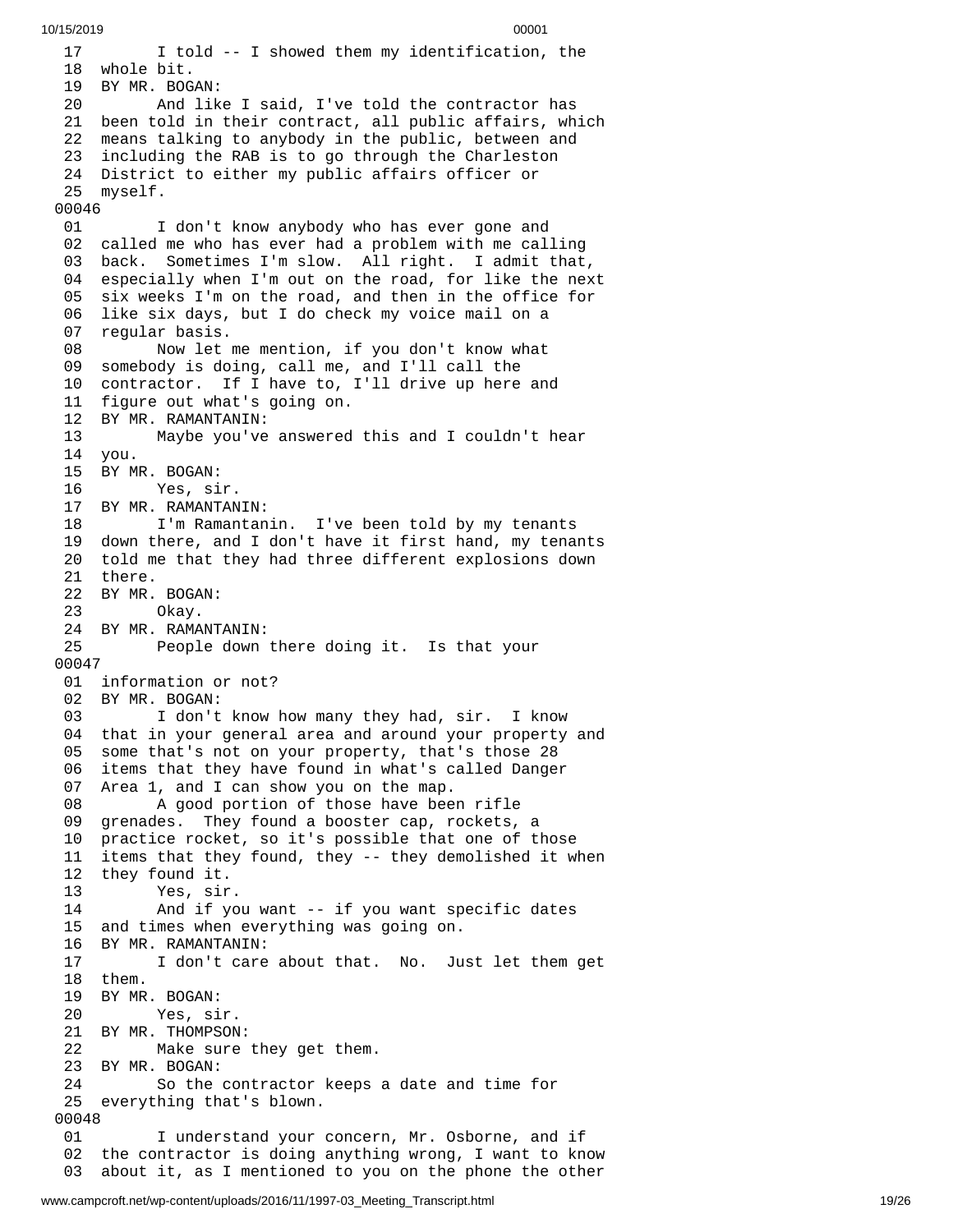04 day. The contractor has somebody out there watching 05 them. All right. 06 We do have somebody who is out there digging up 07 stuff right now. Whether it's somebody else going on 8 in the middle night or what, I don't know. All right. We've got the rumors about the stuff blowing up in the middle of the night. We've got the rumors of gold. We've got rumors of motorcycles and radioactive material, etcetera. Until somebody gives me some facts, I don't know what to look for. All right. BY DR. LOWRY: If I find that gold, it's mine, though. Right? BY DR. KEITH: The gold is on mine. 18 BY MR. BOGAN:<br>19 Now a q Now a question -- if -- if the Pentagon -- or excuse me -- if the President comes down and says, "No, it's mine," then I can't do anything, but that goes back to a question we had asked about all these boxes of rifles before. I did some checking on that, and I said who does it own -- who does it belong to? Excuse me. The rifles, which are not a hazard, are not a safety hazard, belong to a landowner. If you find a motorcycle, it's yours. If you find ammunition, we take it. We blow it up because it's a safety hazard. BY MR. GEORGE MULLINAX: Well, let me just ask one question. You don't have any people working after dark? BY MR. BOGAN: No, sir. BY MR. GEORGE MULLINAX: Okay. BY MR. BOGAN: The contractor for HFA works four days a week ten hours a day. ESC works five days a week eight hours a day, and Parsons works on Dr. Lowry's property, I believe, five days a week and eight hours a day with some exceptions. 18 BY MR. GEORGE MULLINAX:<br>19 All right. All right. BY MR. BOGAN: Occasionally on Saturdays. 22 BY MR. GEORGE MULLINAX:<br>23 1f anything happe If anything happens at night,  $I - - I'$ ve heard that they are hauling out ammunition, rifles at night. Now where they found it, I don't know. BY MR. BOGAN: Yes, sir. I've heard the same story. BY MR. GEORGE MULLINAX: I don't know. BY MR. BOGAN: There was the story going around that the Army had two, either five ton or deuce and a half trucks with two FBI agents, two majors from the Army. I called Fort Jackson EOD. I hadn't heard of the guys. I called the FBI. They don't have anybody in the State of South Carolina with that name. I called SLED. I didn't get an answer so I didn't even worry about that, and I even called a couple of other people. Nobody knew anything about it. All right. I'll try to track them down if somebody has got some evidence, but I can only chase so many rumors.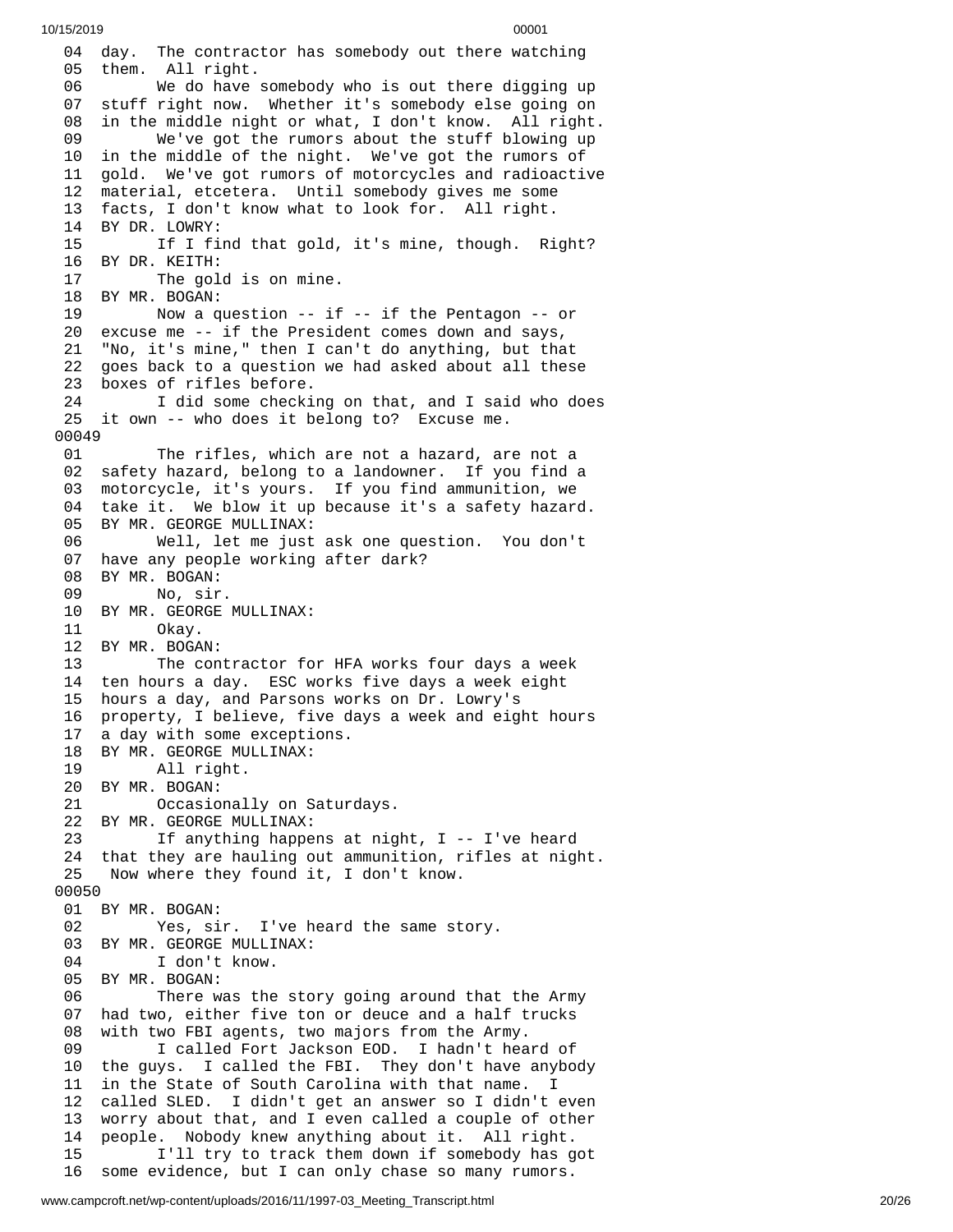17 BY MR. LITTLEJOHN: 18 What would M 1 r i f l e s a n d V A R s w h a t a r e t h e y 19 worth to anybody if they want them? 20 BY MR. BOGAN: 21 If you sell them as antiques, you can make some 2 2 money off of them. 23 BY MS. WHEELER: 24 Has anybody seen these people? 25 BY MR. BOGAN: 00051 01 Nobody has told me. 02 BY MS. WHEELER: 03 That's what I would like to know. Everybody is 04 saying, "Well, I've heard this and I've heard that." 05 Who has actually seen the removal of whatever they say 06 they're moving? 0 7 I mean, rumors ---08 BY MR. BOGAN: 09 I've asked the same question. 10 BY MS. WHEELER: 11  $\qquad \qquad \ldots$  are rampant everyday about everything. 12 BY MR. BOGAN: Yes, ma'am. 14 BY MR. RAMANTANIN: 15 There's some engineering companies that th i n k 16 there is something down there, and they're sure 17 hunting for it. 18 BY MR. BOGAN: 19 You know, I've heard a rumor that there was, 20 what was it, 500 or so crates of gold with 110 pound 21 gold bars in each one of those. Do you know how much 22 money that would be? How long do they think that 23 would stay there? 24 BY MR. MCBAIN: 25 Yeah, \$26 million by current count. 00052 01 BY MR. RAMANTANIN: 02 I wish you hadn't of told this people that now. 03 BY MS. WHEELER: 04 I started to say, I just moved up there in May, 05 and I can't go back. 06 BY MR. THOMPSON: 07 You need the -- you need the land cleared off. 08 BY MR. MCBAIN: 09 I will tell you one thing. I have a fact or a 10 E-Mail from Berlin that described this, and I have 11 talked with a person whose relative saw the train fro m 12 in here and we know about where they were unloading. 13 BY MR. BOGAN: 14 And the train had what on it? 15 BY MR. MCBAIN: 16 The train had two boxcars guarded by 17 multi-national troops, probably from Belgium. The 18 Belgium gold has never been found. 19 BY MR. THOMPSON: 20 It belongs to Southern Railway, too. 21 BY MR. MCBAIN: 22 Uh? I was unloaded off the railroad right dow n 23 there where the square used to be. 24 BY MR. BOGAN:<br>25 Can I g 25 Can I get a copy of that E-Mail and the name and 0 0 0 5 3 01 phone number of the person? 02 BY MR. MCBAIN: 03 You can get a copy of the fax.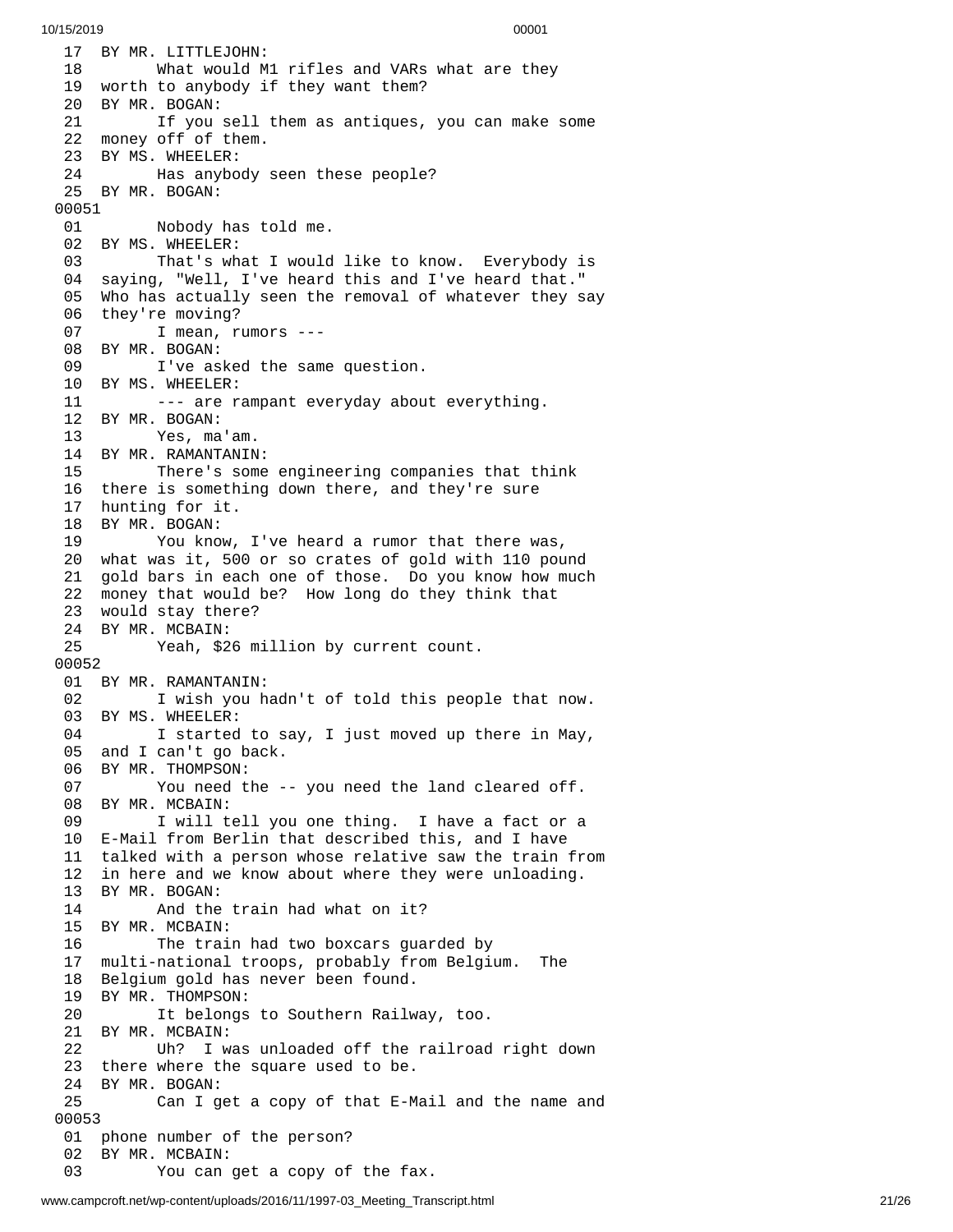04 BY MR. BOGAN: 05 And any t h i n g t h a t y o u g i v e m e I'l l c h e c k u p o n. 06 BY MR. GEORGE MULLINAX: 07 That's what I say, we need the information. 08 BY MR. LITTLEJOHN: 09 Sure. 10 BY MR. GEORGE MULLINAX: 11 Time, dates, everything. 12 BY MR. LITTLEJOHN: 13 When was this supposed to have happened? 14 BY MR. MCBAIN: 15 1946. 16 BY MR. THOMPSON: 17 And it happened in '46? 18 BY MR. MCBAIN: 19 1946. 20 BY DR. KEITH: 21 And what did they unload? 22 BY MR. MCBAIN: 23 110 boxes. 24 BY DR. KEITH:<br>25 Of what Of what? Ammunition? 0 0 0 5 4 01 BY MR. MCBAIN: 02 We don't k n o w w h a t w a s i n t h e b o x e s , b u t i t w a s 03 -- okay. This -- this goes back to a lot of history, 04 and I don't know whether you people were involved in 0 5 i t. 06 I was behind the Russian lines at the end of 07 World War II, but I came back very early, so I don't 08 know all the details, but my sidekick that was with me 0 9 all the way through stayed on, and we have in this 10 area the chap who was the top non-commissioned officer 1 1 in the third army which found all the stuff in 1 2 America's mind along with this other stuff. I took 1 3 out some souvenirs and came back. 14 But I don't if you remember reading about the 1 5 Durands. There was a Colonel and he was married in 1 6 Poland, and they took over the Thornburg castle, and 1 7 among other things, over \$15 million in all kinds of 1 8 good stuff disappeared out of there. 19 They were court-martialed. He was sentenced to 2 0 15 years and served about five months and they got him 21 out -- the hell out of sight. She was sentenced to 22 five years, but never did a day. They've had her hid 23 down in -- below Houston, Texas. Things were getting 24 pretty tight down there, so they moved her to Omaha, 25 and now she's in Nome, Alaska. 00055 01 There are all kinds of interesting things which 02 it's very difficult to establish these things when you 0 3 drive up with something, you've got a black and white 0 4 in front of it. You've got a black and white in back 0 5 of it and somebody tells you, "Get the hell out of 0 6 here or you'll get shot." 0 7 This has happened within this locale. There are 0 8 people who don't like to move around this area at 0 9 night. I'm a little cautious, but ---1 0 BY MR. LITTLEJOHN: 11 Has this happened to you? Does it happen to 1 2 you? 1 3 BY MR. MCBAIN: 14 Yes, I've been warned not to be out at night. 15 BY MR. THOMPSON: 16 By the Sheriff's Department?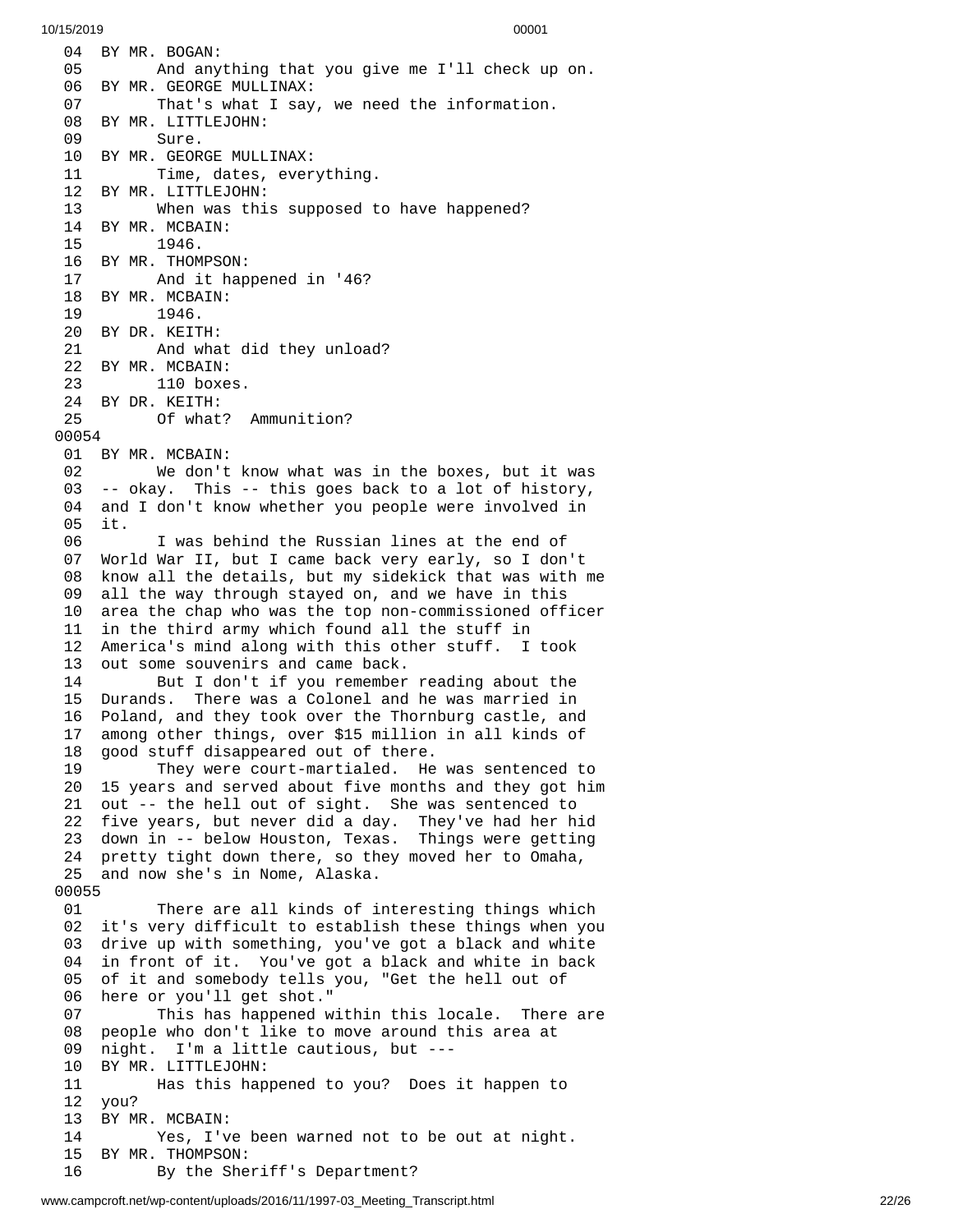17 BY MR. MCBAIN: 18 Yeah. 19 BY MR. LITTLEJ O H N: 20 What were th e - - w h a t w e r e t h e l i c e n s e p l a t e s o n 21 the cars? What were the markings on the cars? 22 BY MR. MCBAIN: 23 Well, th a t's w h y I a s k e d y o u a b o u t B o m b O n e. 24 Have you ever seen the trucks that usually lunch a t 25 the Fast Fare across from Kohler? 0 0 0 5 6 01 BY MR. LITTLEJOHN: 02 No. 03 BY MR. MCBAIN: 04 Okay. I'll give you something else to think 05 about, if you want. Your contractors, they're driving 06 these leased vehicles. 07 BY MR. BOGAN: 08 Yes, sir. 09 BY MR. MCBAIN: 10 Why are they car r y i n g a B e n s o n t a g , a d e a l e r s 11 tag if they are leased vehicles? Shouldn't they be 1 2 licensed under the State of South Carolina? 13 BY MR. BOGAN: 14 Unless the -- unless the car is new. 15 BY MR. THOMPSON: 16 Benson is a local dealer. I mean, Benson cars 17 is a dealer. 18 BY MR. MCBAI N: 19 But can you -- can you carry your tag on a 20 leased car? It seems to me one of the leased 21 companies just got paid something like \$71,000 because 22 they had ---23 BY MR. LITTLEJOHN: 24 That's the contractor's problem. 25 BY MR. MCBAIN: 00057 01 That's the contractor's problem. 02 BY MR. BOGAN: 03 Let me just say this for the record. If there 0 4 is gold, I don't care. All right. If there is other 0 5 stuff that's buried, unless it's ammunition, I don't 06 care. 07 My job is the safety of this public community, 08 and if I can get the ammunition gone, destroyed, 0 9 disappeared, as long as it's safety done by our crews, 1 0 that's -- that's my goal. 11 Now if there is hazardous waste related to 12 former activities at Camp Croft, unrelated to somebody 1 3 dumping something now, then we'll come in and do a 1 4 project on those. 15 Okay. But t h i s o t h e r s t u f f , I'm n o t w o r r i e d 1 6 about. Now if you find it, do what you want to. I 1 7 know a lot of people would love to have that kind of 1 8 gold, \$26 million worth, but one thing I have found 1 9 out in life, there is no get rich quick schemes. Only 20 hard work gets you there. 21 BY MR. GARY HENDERSON: 22 Wayne. 23 BY MR. BOGAN: 24 Yes, sir. 25 BY MR. GARY HENDERSON: 00058 01 Can you give me the name of that person in Nome, 02 Alaska. 03 BY MR. MCBAIN: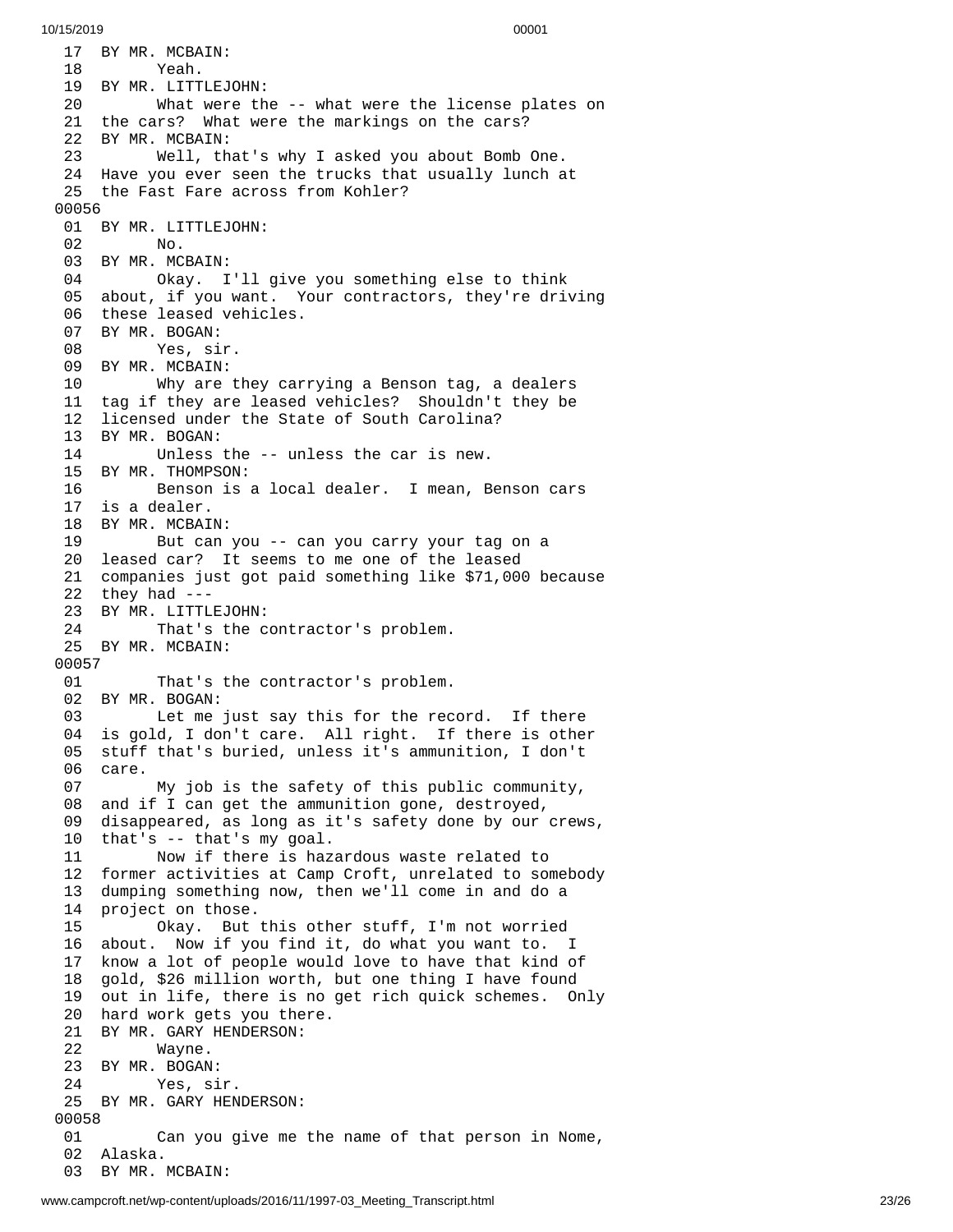0 4 Her name is Katherine Durand. 05 BY MR. GARY HENDERSON: 06 Because they have a reporter in Nome right now 07 covering the Iditarod, and I can call her up. 08 BY DR. KEITH: 09 You've got every reporter in the Herald-Journal 10 up there right now. 11 BY MR. GARY HENDERS O N: 12 What's her name? 13 BY MR. MCBAIN: 14 Katherine Durand. D - u - r - a - n - d. 15 BY MR. GARY HENDERSON: 16 I'll call him tomorrow. 17 BY MR. MCBAIN: 18 She is using the name Allen. Her maiden name is 19 Allen. 20 BY MR. GARY HENDERSON: 21 Okay. 22 BY MR. MCBAIN: 23 She was first enlisted under the name of Allen. 24 BY MR. GARY HENDERSON:<br>25 I'll call Chase I'll call Chase tomorrow and see ---0 0 0 5 9 01 BY MR. MCBAIN: 02 And if s h e - - i f s h e h a s - - i f s h e h a s a f e d e r a l 03 agent with her, then she's been under the witness 04 protection program ever since 1947 when she came back. 05 BY MR. GARY HENDERSON: 06 Okay. 07 BY MS. WHEELER: 08 If they arrested her and she never served any 09 time, why would she be in the witness protection 10 program? 11 BY MR. MCBAIN: 12 They never recovered some of the \$15 million, 13 and at the time there was a big investigation about 14 the General named Lucian Clay. 15 BY MR. THOMPSON: 16 Lucius Clay. 17 BY MR. MCBAIN: 18 Who was the --- 19 BY MR. THOMPSON: 20 Be careful talking about him. He's from my home 21 town. 22 BY MR. MCBAIN:<br>23 Well, th Well, there are some interesting things floating 24 around about the General, as many of you have 25 followed, from the Kirk Oaks scandal, if you will, the 0 0 0 6 0 01 fact that his private "fare playmate," it's a matter 02 of record in the Okinawa -- with the -- with the 0 3 people down in Miami, they finally -- the customs 0 4 wouldn't let him fly his plane through there and take 05 -- that's where some of this gold came up from down 06 there. 07 BY MR. BOGAN: 08 Any -- a n y o t h e r q u e s t i o n s ? 09 BY MR. LITTLEJOHN: 10 Let's get back on track. 11 BY DR. KEITH: Let's get back on track. 13 BY MR. POWELL: 14 Right. 15 BY MR. DAVID MULLINAX: 16 Do we have anymore quest i o n s o f M r. B o g a n h e r e ?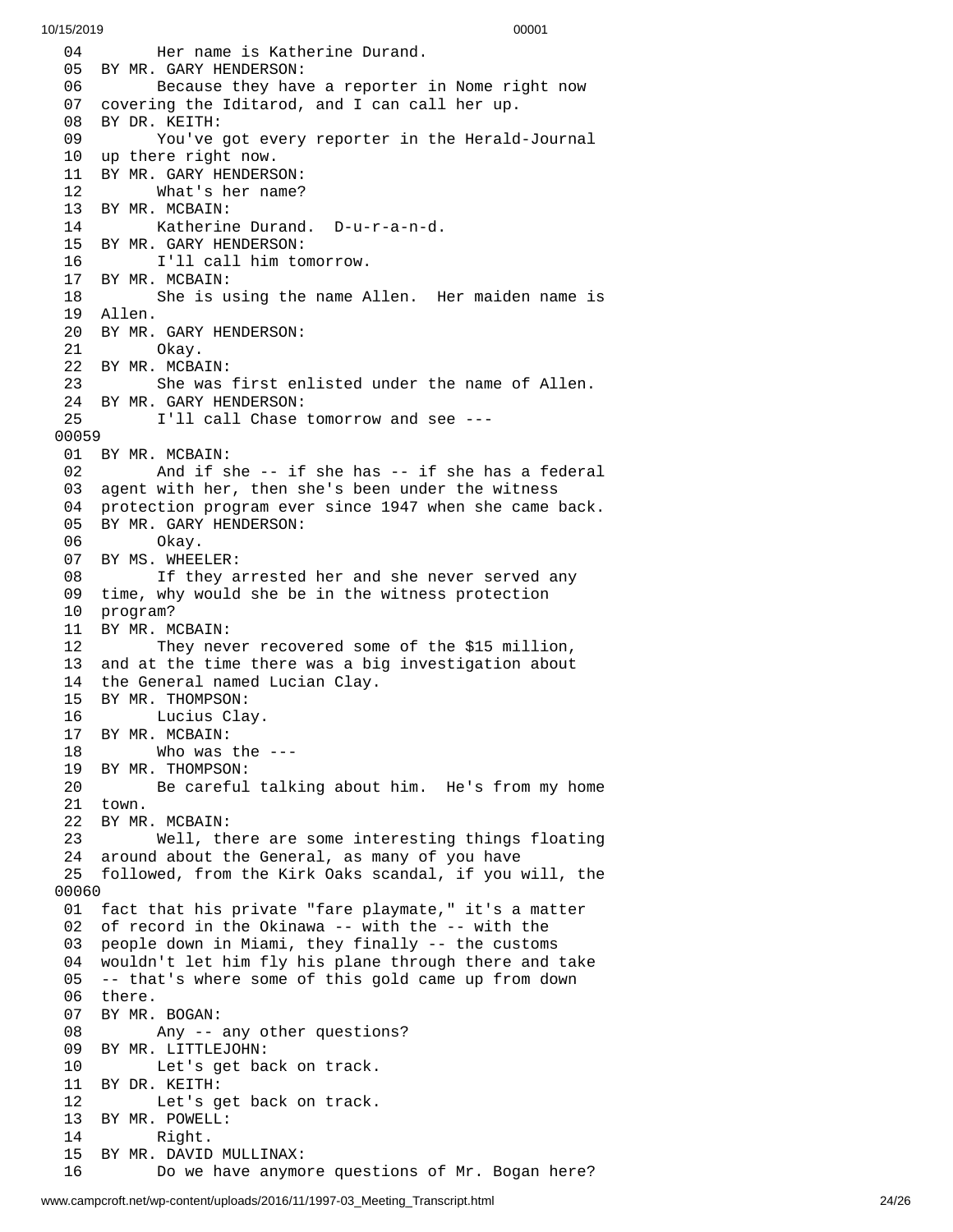17 BY MR. BOGAN: 18 Mr. Osborne, have I answered your questions 19 related to ---20 BY MR. OSBORNE: 21 All I did w a s t e l l i n g y o u w h a t I s a w b e c a u s e I 22 don't go on rumors either. 23 BY MR. BOGAN: Thank you, sir. 25 BY MR. DAVID MULLINAX: 00061 01 I've got an item on the new business. I've got 0 2 a letter here from this is the Congressional 0 3 Coordinator, Congressional Inquiry Division, and this 04 comes out of the Chief of Legislative Liaison's office 0 5 with the Department of Army, and I'll read that now. 06 It says, "Dear Congressman Inglis: This repli e s 07 to your inquiry on behalf of Mr. George Mullinax 0 8 concerning the 1945 deaths of two men caused by 0 9 unexploded ordnance at Camp Croft, South Carolina. 10 Please extend our sympathies to the families o f 1 1 Mr. Aubrey Moore and Mr. C. Davis Johnson, as well as 1 2 to the community of Spartanburg. 13 The 1945 accident at Camp Croft was truly 14 unfortunate. The US Army Corps of Engineers is aware 15 of the unexploded munitions which remain on the former 16 Army training facility. 17 Mr. Mullinax has r e q u e s t e d a h e a d s t o n e f o r o n e 18 of the graves. Unfortunately, we cannot find any 1 9 provision that will allow the Army to support this 20 request. I am sorry that this response could not be 21 more favorable. Sincerely, Colonel O'Donnell, US 22 Army, Congressional Inquiry Division." 2 3 With this response, I might ask the -- anybody 24 else to maybe write them back and ask them to 25 reconsider or contact Bob Inglis' office and se what 0 0 0 6 2 01 he might be able to do through some other act. 02 BY MR. THOMPSON:<br>03 David, let David, let me have the letter? 04 BY DR. LOWRY:<br>05 I'd lik I'd like a copy. 06 BY MR. THOMPSON: 07 Okay. In fact, I'll have a copy made fo r t h e 08 whole committee. 09 BY MR. DAVID MULLINAX: 10 Okay. Do we hav e a n y o t h e r n e w a n d / o r o l d 11 business? 12 BY MR. JOHNSON: 13 Before you move on, I would just like to say 14 that whatever you all did, we thank you, but we'll 15 still be -- because we've lived there all lives, and 1 6 we are concerned of what's going on in that area 1 7 around there, because, I mean, we're not going 1 8 anywhere. 19 BY MR. GEORGE MULLINAX: 20 Well, let me just t e l l y o u , w e'r e n o t t h r o u g h. 21 We'll go see if we can't get them to pass a bill or 22 something to do something. See, they're just saying<br>23 that the Army regulations, there's nothing they can 23 that the Army regulations, there's nothing they can d o 24 as far as the Army is concerned; but now we can as a 25 committee and through Gary here, the Herald-Journal, 0 0 0 6 3 01 get Bob Inglis to do something. 02 BY MR. JOHNSON: 03 Okay.